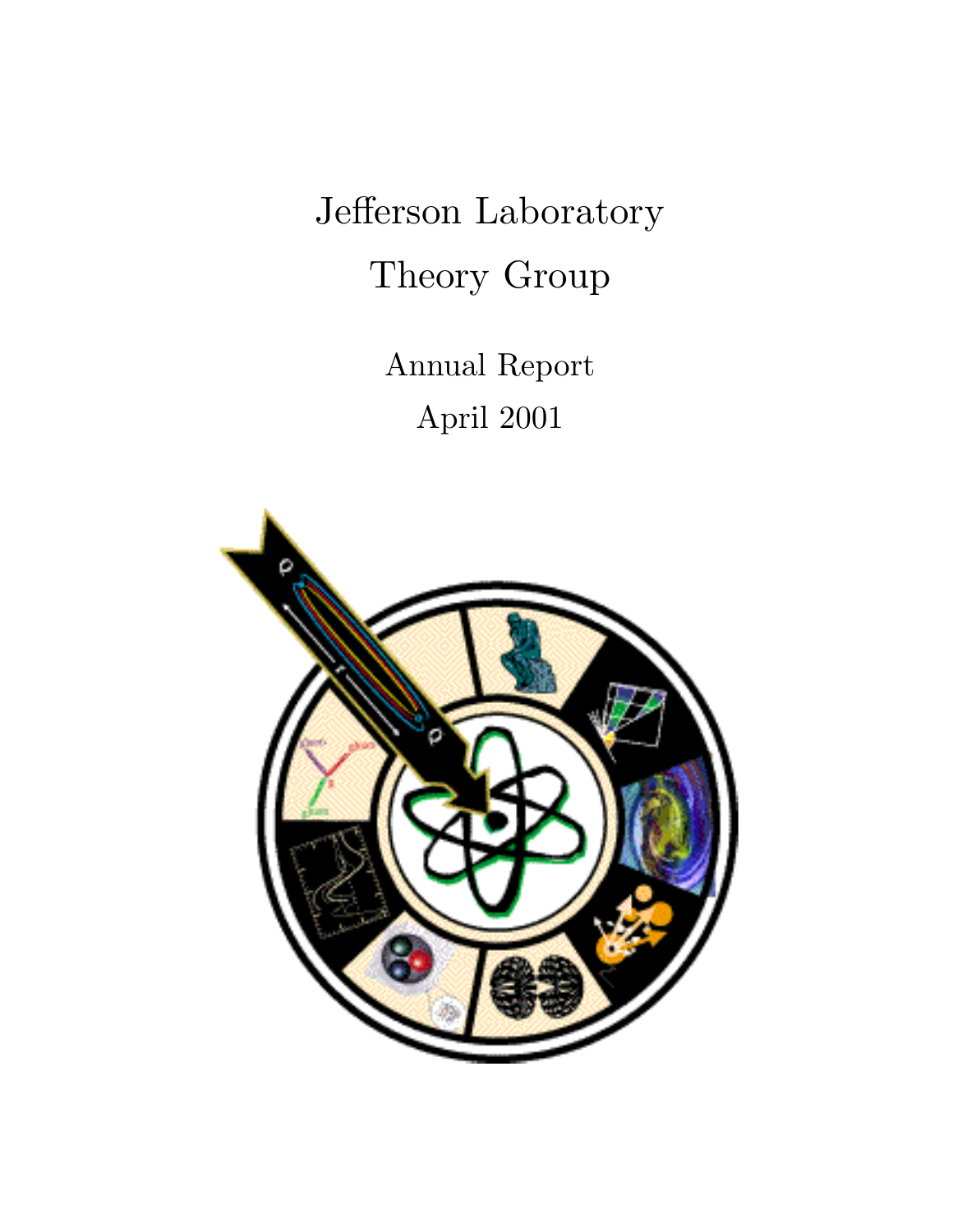#### **I. OVERVIEW**

#### A. ORGANIZATION OF THIS REPORT

This report summarizes the work done the Jefferson Laboratory (JLab) Theory Group from January 1, 1999 to December 31, 2000. This Overview Section includes a list of staff supported by the Theory Group, and a Summary of some of the major research results. Section II presents a more complete summary of the research work. Publications and major talks are listed in Section III, and an Appendix lists visitors and seminars for the period covered by the report.

The JLab Theory Group interacts with many faculty, post-doctoral associates, and students, and the work done by these associates and visitors could very well be included in this report. Reluctantly, we include in this report (our first) only work by the 10 Senior Staff and the 2 Post-doctoral associates with the group in the spring of 2001, when it was prepared.

#### B. MEMBERS OF THE THEORY GROUP

The Jefferson Laboratory (JLab) Theory Group currently consists of 10 Senior Staff, 2 post doctoral associates, and 3 active Associate Senior Staff. The Senior Staff are listed in Table I, post doctoral associates in Table II, and the active Associate Senior Staff (i.e. those who spend several days per month with the Theory Group) in Table III.

|                        | Table I                        |
|------------------------|--------------------------------|
| JLab Senior Staff      |                                |
| Name                   | half-time affiliation (if any) |
| Ian Balitsky           | Old Dominon University         |
| Robert Edwards         |                                |
| Jose Goity             | Hampton University             |
| Franz Gross            | College of William and Mary    |
| Nathan Isgur           |                                |
| Anatoly Radyushkin     | Old Dominon University         |
| David Richards         | Old Dominon University         |
| Winston Roberts        | Old Dominon University         |
| Rocco Schiavilla       | Old Dominon University         |
| J.W. (Wally) Van Orden | Old Dominon University         |

The JLab Theory environment is also enhanced by several post-docs and students supported by neighboring institutions. In 1999-2000, these included post-docs Gary Prezeau (Hampton), Cetin Savkli (W&M), Dirk Lehmann (Germany and Hampton), and Carlos Schat (Argentina and JLab).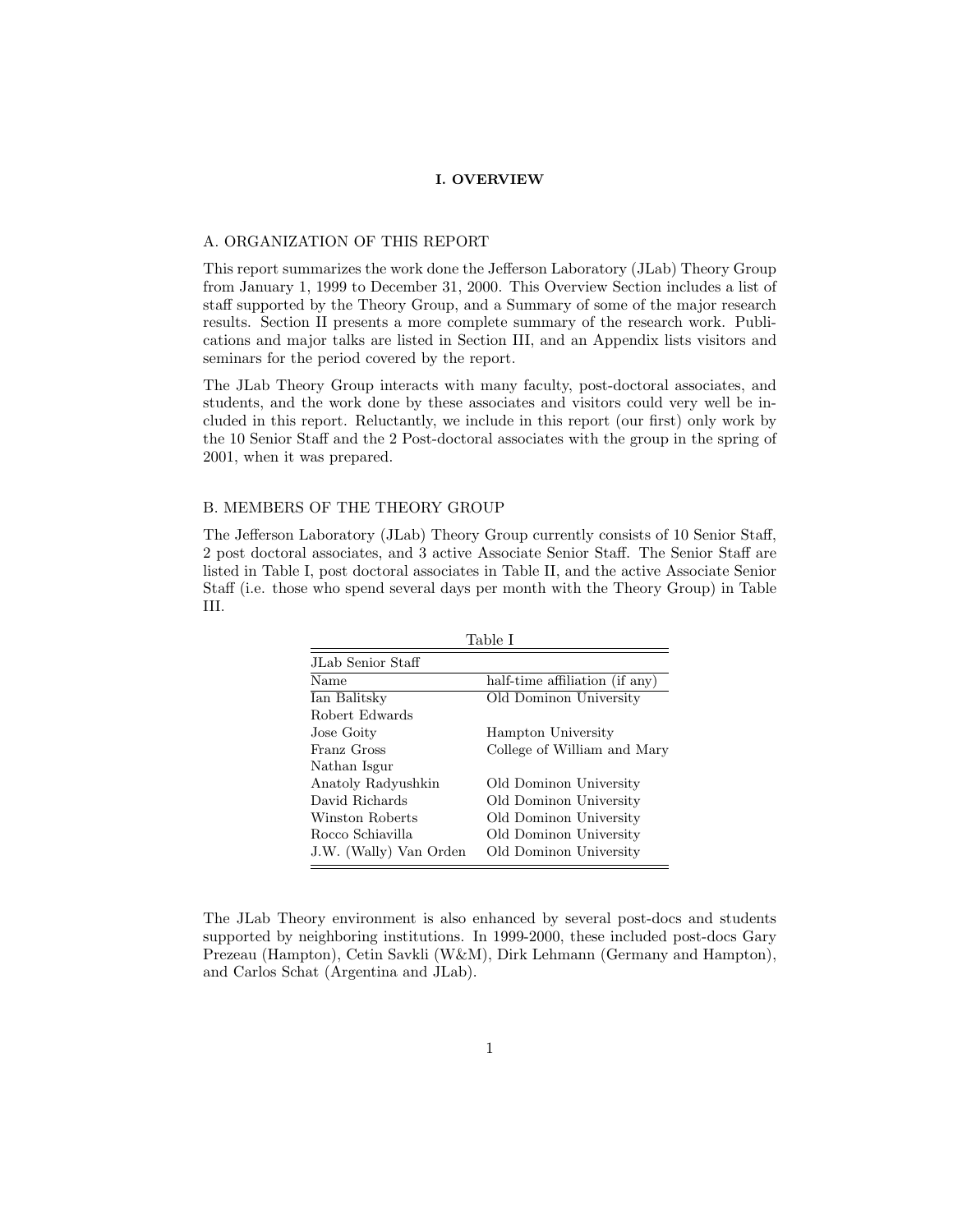Table II

| JLab Post-docs    |                                     |
|-------------------|-------------------------------------|
| Name              | period of employment                |
| Jun Forrest       | 1999-March 2000                     |
| Richard Lebed     | 1999-August 2000                    |
| Sabine Jeschonnek | $1999$ -present                     |
| Wally Melnitchouk | 1999-present (University relations) |

| Table III                            |                             |  |
|--------------------------------------|-----------------------------|--|
| JLab Associate Senior Staff (active) |                             |  |
| Name                                 | home institution            |  |
| Carl Carlson                         | College of William and Mary |  |
| Chris Caronne                        | College of William and Mary |  |
| Marc Sher                            | College of William and Mary |  |

## C. RESEARCH HIGHLIGHTS

In this section highlights of the research undertaken by the JLab theory group are described in less technical language. The discussion is organized into four overlapping topics: Quark structure of hadrons, Few nucleon systems, Deep inelastic scattering and duality, and Solving QCD.

## 1. QUARK STRUCTURE OF HADRONS

The word hadrons refers to neutrons and protons (referred to collectively as nucleons), their excited states, and the mesons that interact with them and bind them together into nuclei. These are the nuclear bulding blocks we observe in nature, yet they are not elementary particles. Nucleons are composed of three quarks surrounded by a sea of gluons and quark-antiquark pairs. Mesons are composed of a sea of quarkantiquark pairs and gluons. The force that binds the quarks and gluons into hadrons confines them, so that it is impossible to study quarks and gluons as free particles. Hence, an understanding of the structure of nuclear matter must begin with the study of the structure of hadrons, the simplist pieces of nuclear matter we can observe in the laboratory.

At JLab these theoretical studies are carried out using a variety of tools. The simplest quark model, first developed about 30 years ago, assumed that the sea of gluons and quark-antiquark pairs could be treated as part of a static force, and proceeded to calculate the hadronic states by solving the Schrodinger equation for a static confining interaction. Current research is focused on understanding the dynamics of this confining force, and in clarifying precisely how the force arrises from Quantum Chromodynamics (QCD), the underlying theory of nuclear physics (Isgur). Models that treat the quarks relativistically are being developed (Gross and Savkli). In systems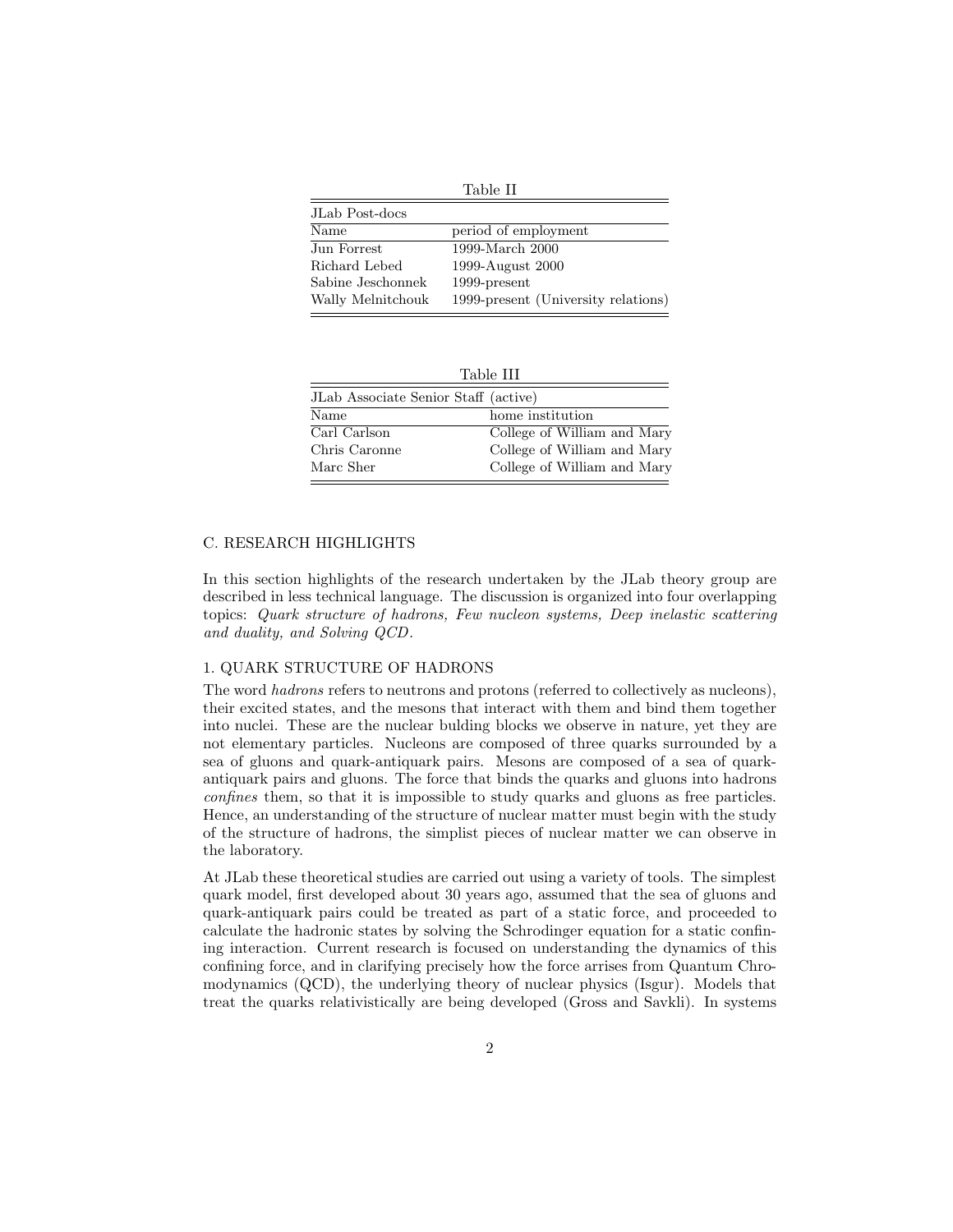where one of the quarks is very heavy, so that is moves very slowy, an approximate theory known as Heavy Quark Effective Theory (HQEF) has been developed that works very well (Isgur, Roberts). For light quark systems, one may sometimes exploit the fact that the bare quark masses are very small. This gives rise to an approximate symmetry known as Chiral Symmetry, and led to the development of Chiral Perturbation Theory, also being studied at JLab (Goity and Roberts). At high energy the charge structure of hadrons can be calculated using QCD sum rules (Radyushkin), and the structure of the quark-antiquark sea inferred from arguments based on Chiral symmetry (Melnitchouk). Finally, in a few cases exact results for the masses of hadrons can be obtained by solving QCD on the lattice (Richards).

# 2. FEW NUCLEON SYSTEMS AND THE NN FORCE

The simplest nuclei consisting of a "few" nucleons (in practice 2 to 4, but sometimes as many as 7 nucleons) are easiest to study both theoretically and experimentally. The force between two nucleons can be inferred from the structure of the deuteron, the only bound state of two nucleons, and the scattering of two free nucleons. Then, using the forces inferred from two-nucleon studies, the properties of three, four, and sometimes more nucleon systems can be calculated. Comparison of these results with experiment confirms the correctness of the NN force, and tells us whether of not three nucleon (NNN) or many nucleon forces are important. The goal of this work is to fully determine the nuclear forces, explain the structure and interactions of few nucleon systems, and then to explain these forces in terms of the underlying quark structure of matter and QCD.

In one of the most significant advances in recent times, the Los Alamos-Illinois-Argonne group has calculated the binding energies of the  $A \leq 10$  nuclei directly from two and three nucleon forces, and JLab has played a role in this work (Schiavilla). Using wave functions and current operators consistent with these larger *A* studies, some electroweak interactions of few body systems of great importance for astrophysical applications have been calculated (Schiavilla). Some of these reactions cannot be measured in the laboratory, so that our only knowledge of them comes from such calculations. Relativistic and nonrelativistic models based on the exchange of mesons between nucleons have been successful in explaining deuteron form factors (Schiavilla, Gross and Van Orden) and in describing electrodisintegration of few body nuclei (Schiavilla, Gross, Jeschonneck, and Van Orden). Effective field theories (EFT) provide a systematic expansion of the interaction valid at low energies (Goity, Roberts) and work is underway to develop a relativistic EFT for the NN interaction (Goity, Prezeau, and Lehmann).

#### 3. DEEP INELASTIC SCATTERING AND DUALITY

When electrons are used to probe the structure of hadrons and few-body nuclei in their normal ground state, the energy transferred to the hadronic or nuclear target is kept to a minimum, leaving the target largely undisturbed. Alternatively, the structure of hadrons and nuclei can be studied by explicitly exciting the underlying quark degrees of freedom. This is most effectively done when both the momentum and energy transferred by the electron are large. Under these conditions, known as deep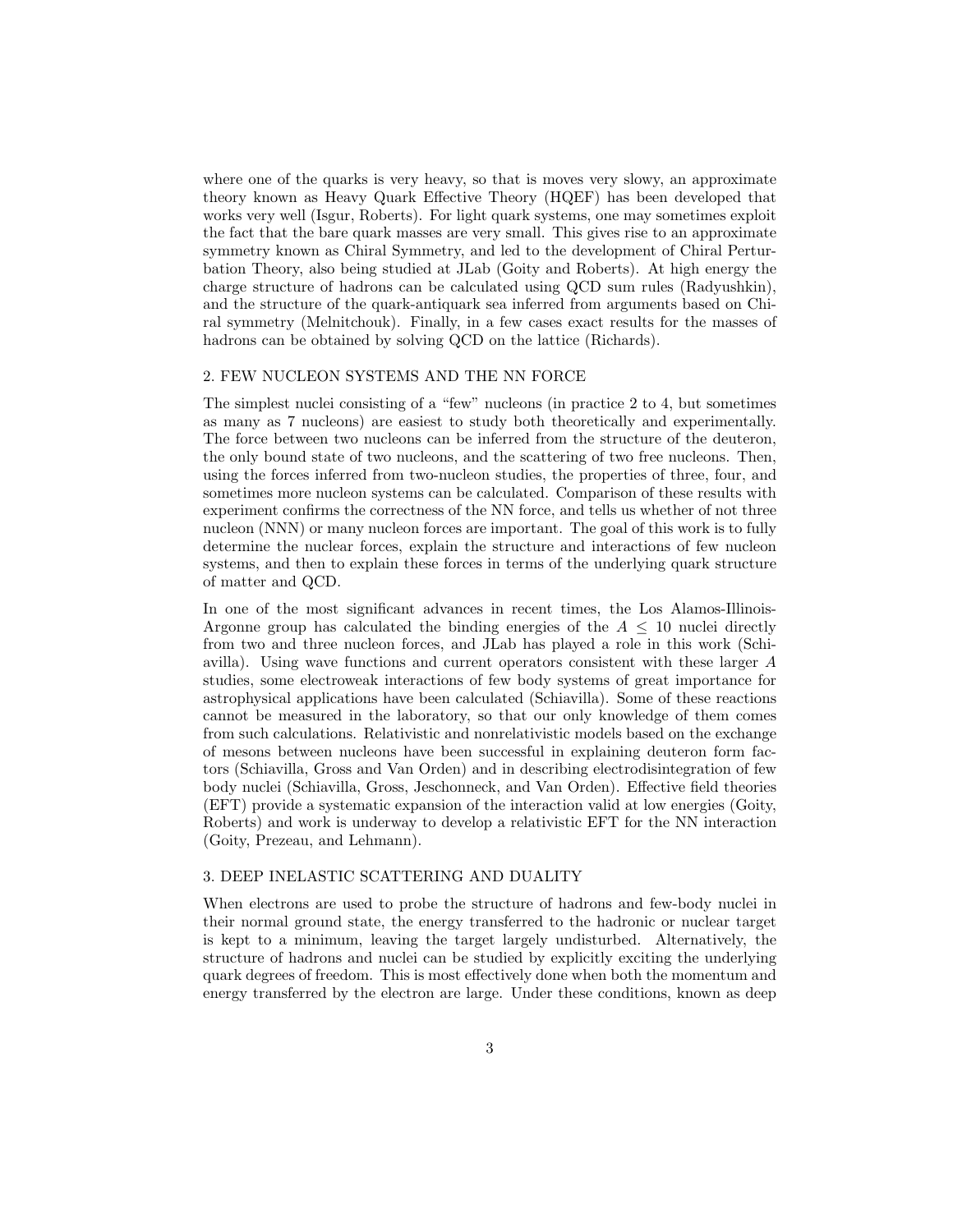inelastic scattering (DIS), the quarks are "torn" form the initial hadronic/nuclear target, and because they cannot exist in isolation, reform into different hadrons as they leave the target. The DIS Stanford Linear Accelerator (SLAC) experiments of Friedman, Kendall and Taylor, who received the Nobel Prize in 1990, were among the first to tell us of the existance of quarks, and this method continues to be a major source of information about quark structure.

A new theoretical tool, the so-called generalized parton distributions (GPDs), has been recently developed at JLab (Radyushkin) and elsewhere. The GPDs will provide an effective tool for the study of quark distributions through deeply virtual compton scattering and deep exclusive scattering (Balitsky, Radyushkin). This advance is one of the major new campaigns driving the JLab 12 GeV Upgrade proposal. The proton sea can also be studied in DIS (Melnitchouk).

At moderate energies excited states of hadrons appear as resonance "bumps" in DIS, and it has long been observed that the average of the cross section over these bumps reproduces the smooth result one obtains from DIS at very high energies. This phenomena is known as "duality". New work at JLab is providing a better understanding of how this comes about (Isgur, Jeschonnek, Melnitchouk, and Van Orden, and Batiz and Gross).

# 4. EXACT SOLUTIONS OF QCD

QCD can be solved to high presicion at very high energies, where the forces between quarks and gluons become vanishingly small (a phenomenon known as "asymptotic freedom"). However, at the moderate energies of quarks in a cool hadronic medium the QCD forces are very strong, the theory is very difficult to solve. Only one way is known to obtain exact solutions of QCD in this region. It is a numerical method known as "lattice gauge theory". Since QCD is believed to be the theoretical foundation of of nuclear physics, using lattice gauge theory to obtain exact numerical solutions remains one of the highest priorities of the Theory Group. Only a few results can be obtained on the lattice (masses of low lying states, couplings and decay amplitudes, and some moments of the DIS structure functions), but these provide guidance for the construction of the accurate models and effective theories that will provide a broader understanding.

A successful lattice gauge program requires state-of-the-art computers and sophisticated algorithms. JLab theorists are leading an effort to assemble the hardware and manpower necessary for such an effort (Richards, Edwards). A proposal to fund the Lattice Hadron Physics Collaboration has been written together with physicists at other institutions (Richards, Edwards). JLab physicists have made progress on the difficult problem of the treatment of fermions on the lattice (Edwards), and on the calculation of hadronic masses and matrix elements (Edwards, Melnitchouk, Richards).

An alternative method for the exact numerical solutions of field theories is also being developed at JLab (Savkli and Gross). This is known as the "Feynman-Schwinger" technique, and has not yet been applied to QCD.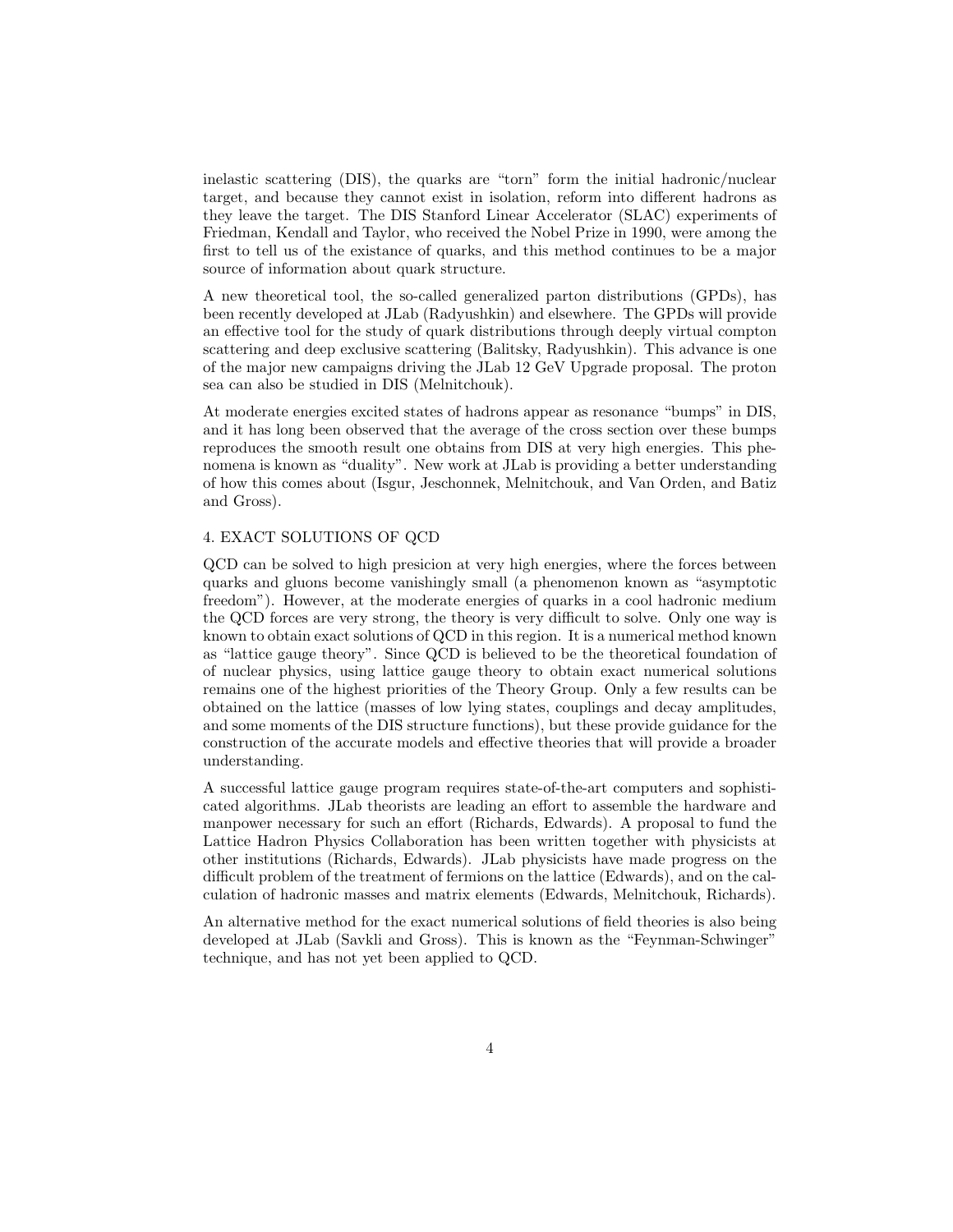## **II. DESCRIPTION OF CURRENT RESEARCH**

## IANBALITSKY

## 1. DVCS at small *x*

Deeply virtual Compton scattering  $(DVCS)$  in the small-x region is a special case of semihard processes which can be described by the hard or BFKL pomeron. It turns out that at large momentum transfer the coupling of the BFKL pomeron to the nucleon is determined by the electric form factor of the nucleon so the DVCS amplitude in this region can be calculated without any model assumptions [1]. These results can be used for the estimates of the amplitude at experimentally accessible energies - in DESY on HERMES or at a future 20 GeV CEBAF.

#### 2. Non-perturbative approach to renormalons in QCD

It is well known that the are two sources of the divergence of perturbative series in QCD: instantons and renormalons. For the instanton-type divergence, we have the dual interpretation: in terms of Feynman diagrams and in terms of saddle points in functional integrals. For the renormalons, only the Feynman-diagram description was known. We have found the functional-integral interpretation of renormalons and demonstrated that, unlike the instanton-type singularities, the renormalons do not correspond to a particular configuration but manifest themselves as dilatation modes in the functional space [2].

## 3. Small-*x* physics beyond the BFKL Pomeron

In the leading logarithmic approximation (LLA), the high-energy scattering in perturbative QCD is determined by the BFKL pomeron. One of the most popular ideas how to go beyond the LLA is to reduce QCD at high energies to some sort of twodimensional effective theory. A very promising approach is to describe the high-energy scattering in terms of the effective Wilson-line degrees of freedom [3] [56]. In this language, the effective action is determined by the amplitude of the scattering of two shock waves in QCD which is widely discussed in the literature in connection with heavy-ion collisoions.

#### ROBERT EDWARDS

Since the beginning of lattice gauge theory, the regularization of chiral fermions has been a severe problem. When regulating fermions on a lattice, typically, unwanted doublers with opposite chirality appear. These doublers can be lifted (given mass of the order of the cut-off) at the cost of explicitly breaking chiral symmetry. An exciting advance in QCD has been the development of a tractable method for simulations with the Overlap-Dirac operator [4]. This Dirac operator allows for the first time, the realization of exact chiral symmetry on the lattice free of doublers and any other approximations. There are exact zero modes related to topology and non-zero modes responsible for chiral symmetry breaking.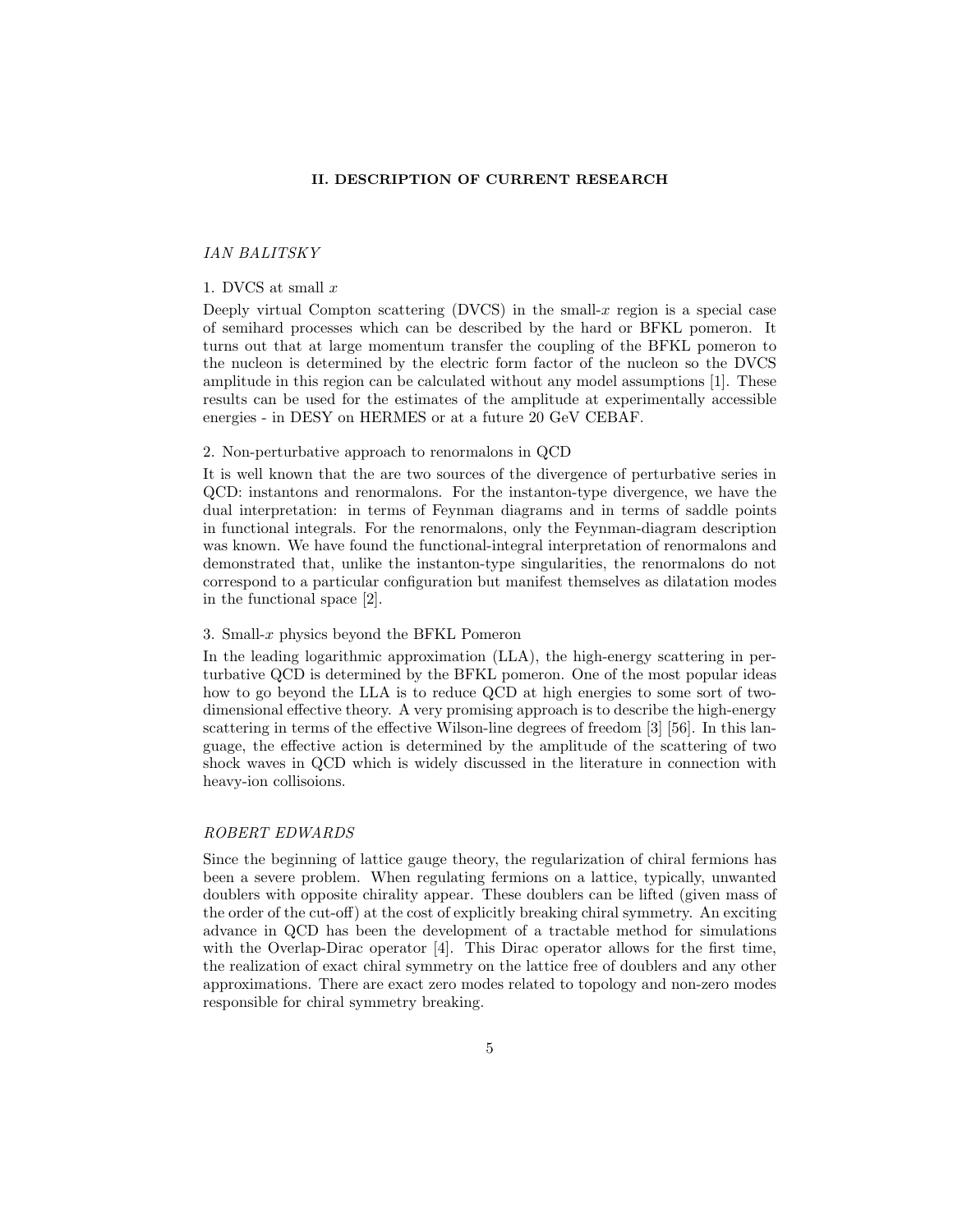This new theoretical development has been a major focus of my research in the last few years. In starting work with these new methods Heller, Narayanan and I have used the overlap method to study for the first time in a clean method, free of systematic errors endemic to other methods, topology on gauge backgrounds [5,137,10]. The ideas of t'Hooft are well described by our results. Zero modes (would-be instantons) are well described by a power law and not exponentially distributed. The topological susceptibility scales nicely in the lattice spacing. The phenomenological prediction in the Instanton-Liquid model of the scaling of the zero-mode size distribution is not consistent with our results [5].

A surprising result found is that small fluctuations in the gauge fields can have a dramatic effect on massless fermions – possibly spoiling the usage of the Domain Wall fermion approach which must introduce a (finite) fifth dimension to realize a four dimensional chiral fermion. In a determination of the (exponential) rate in which a massless mode sets in as the fifth dimensional extent increases, I found [11] and explained in a simple model how the slow rate is related to the density of the small fluctuations in the gauge field.

An exciting application is to determine the pattern of chiral symmetry breaking in QCD. A first investigation [4,9] in quenched *SU*(3) shows there is a finite-volume scaling region in the quark mass where chiral symmetry breaking is developing via Goldstone bosons. With the Overlap-Dirac operator, I have shown [6] for the first time, that the predictions of random matrix theory hold in various topological sectors and representations of fermions. This result ties together chiral symmetry (via chiral Lagrangians), eigenvalue spectra and topology. Chiral random matrix theory is then an exact finite-volume scaling prediction of QCD.

Edwards, Heller, Kiskis and Narayanan extended the study of small eigenvalues of the overlap Dirac operator to quenched gauge theories in the high-temperature, deconfined phase. They found exact zero modes indicating that gauge field configurations with non-trivial topology persist in the high temperature phase. They also found that the spectrum of the non-zero eigenvalues has two parts separated by a region in eigenvalue where the density is essentially zero. The distribution of very small non-zero eigenvalues of the overlap Dirac operator is well-described by a dilute gas of non-interacting instantons and anti-instantons and suggests the existence of a chiral condensate which was confirmed with a direct stochastic estimate [10].

During my time at Jefferson Lab, I have helped found the Lattice Hadron Physics Collaboration (LHPC) - a collaboration principally between JLab and MIT. We are proposing an ambitious program investigating hadron structure. A proposal [140] was submitted to the DOE SciDAC program (Scientific Discovery through Advanced Computing) in March of 2000 to acquire large scale computing requirements. I have been working extensively on developing the software infrastructure on the prototype system currently available.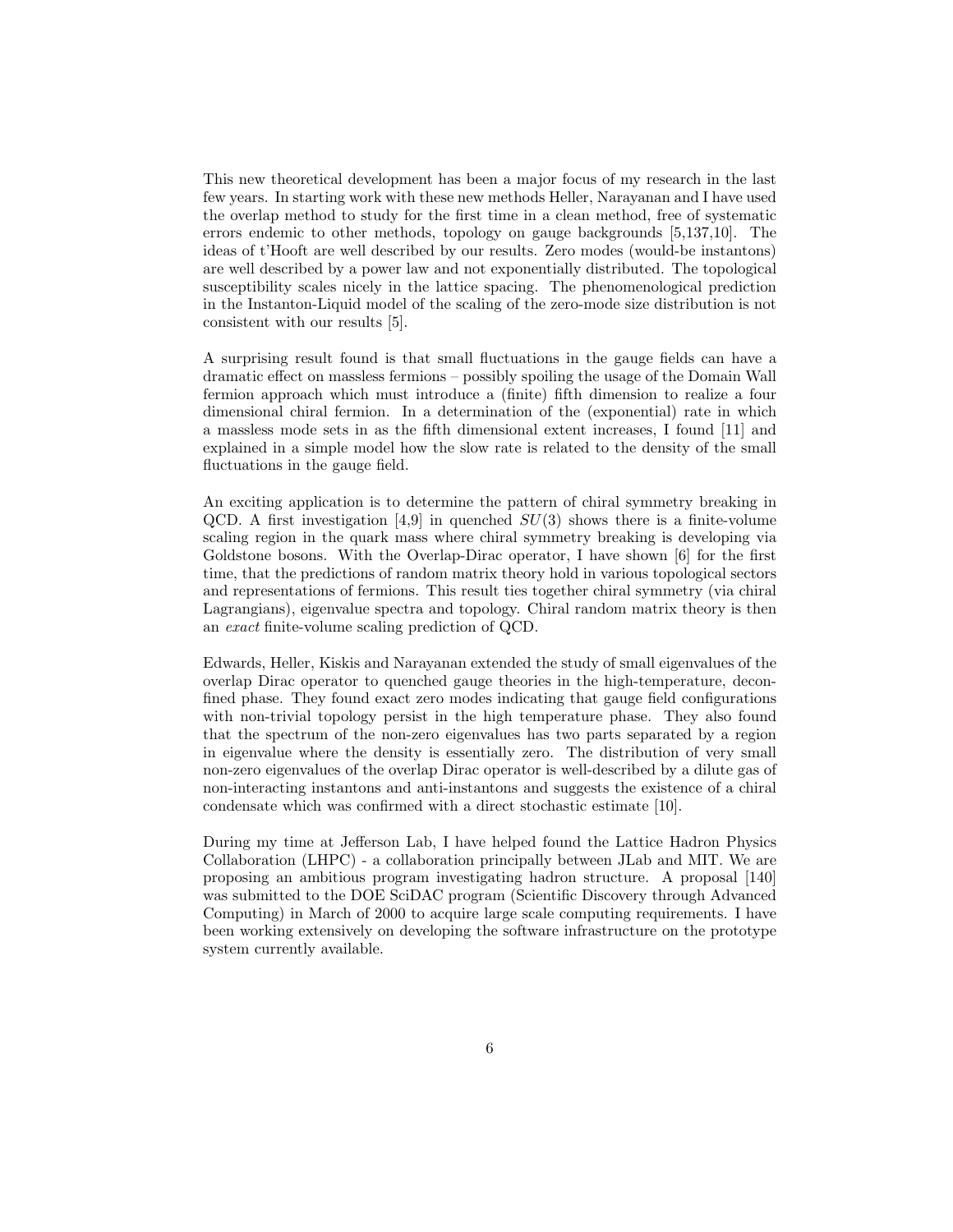#### JOSE L. GOITY

## 1. Effective field theory (EFT)

One of the important open problems is the construction of an EFT for the NN system. The main difficulty encountered is due to the existence of large scattering lengths that require a formulation in which the one-pion exchange (OPE) contributions are added non-perturbatively. This posses a challenge to the standard formulation of EFT that in its standard form implements the OPE perturbatively. Some progress has been achieved towards meeting this challenge, by devising a regularization that seems to adapt well to the procedure of separating leading infrared contributions in Feynman diagrams and possibly to the procedure of resuming them. Another aim in this project is to implement Chiral Symmetry in a rigorous way. One of the important questions here is whether the EFT can be so formulated that the theoretical procedure of taking the chiral limit can be implemented.

#### 2. Chiral perturbation theory

Chiral Perturbation Theory (ChPT) in the Baryon sector has in recent times brought deep new insights on a variety of problems. One example is the question of the deviation of the Goldberger-Treiman relation (GTR) due to the quark masses, and the problem of quantifying that deviation. In Ref. [13] we proved that the corrections to that deviation, called the discrepancy, are of next-to-next-to-leading order (NNLO). This theorem allows to predict, via the extension of the GTR to SU(3), that only the pion-nucleon couplings in the lower range of the values obtained by different analyses can be compatible with a chiral expansion.

Another interesting problem in Chiral Dynamics is the corrections introduced by the quark masses to the amplitudes of the radiative decays of the neutral pseudoscalar mesons. These decays chiefly proceed via chiral anomalies, but corrections due to chiral symmetry breaking do have important effects. In particular, and due to the possibility of measuring the  $\pi^0$  lifetime to about 1.5% precision at JLab (PRIMEX collaboration), this decay is being analyzed in ChPT to NLO in full.

## 3. Large N QCD in baryons

QCD has only a few small expansion parameters, namely the light quark masses (leading to the possibility of formulating ChPT), and the inverse of the number of colors, leading to the 1/N expansion. The 1/N expansion has been very useful for elucidating some important qualitative features such as the OZI rule, and the valence quark structure of hadrons. The applications to the Baryon sector have been quite revealing, both in the sector of ground state Baryons as well as in the negative parity sector of excited Baryons. An analysis based on the 1/N expansion permits to perform an unbiased analysis (provided the  $1/N$  expansion still holds for  $N=3!$ ) of different aspects, such as masses and decays. The analysis carried out on the masses of the non-strange sector of the negative parity 70-plet [14] revealed that the hyperfine interaction is important, that the spin-orbit interaction is suppressed, as already noticed in the quark model, but also reveals that an effective tensor interaction with isospin exchange, in certain circles blamed on pion exchange, is also important. Currently an analysis of the whole 70-plet is being completed; this will serve as an important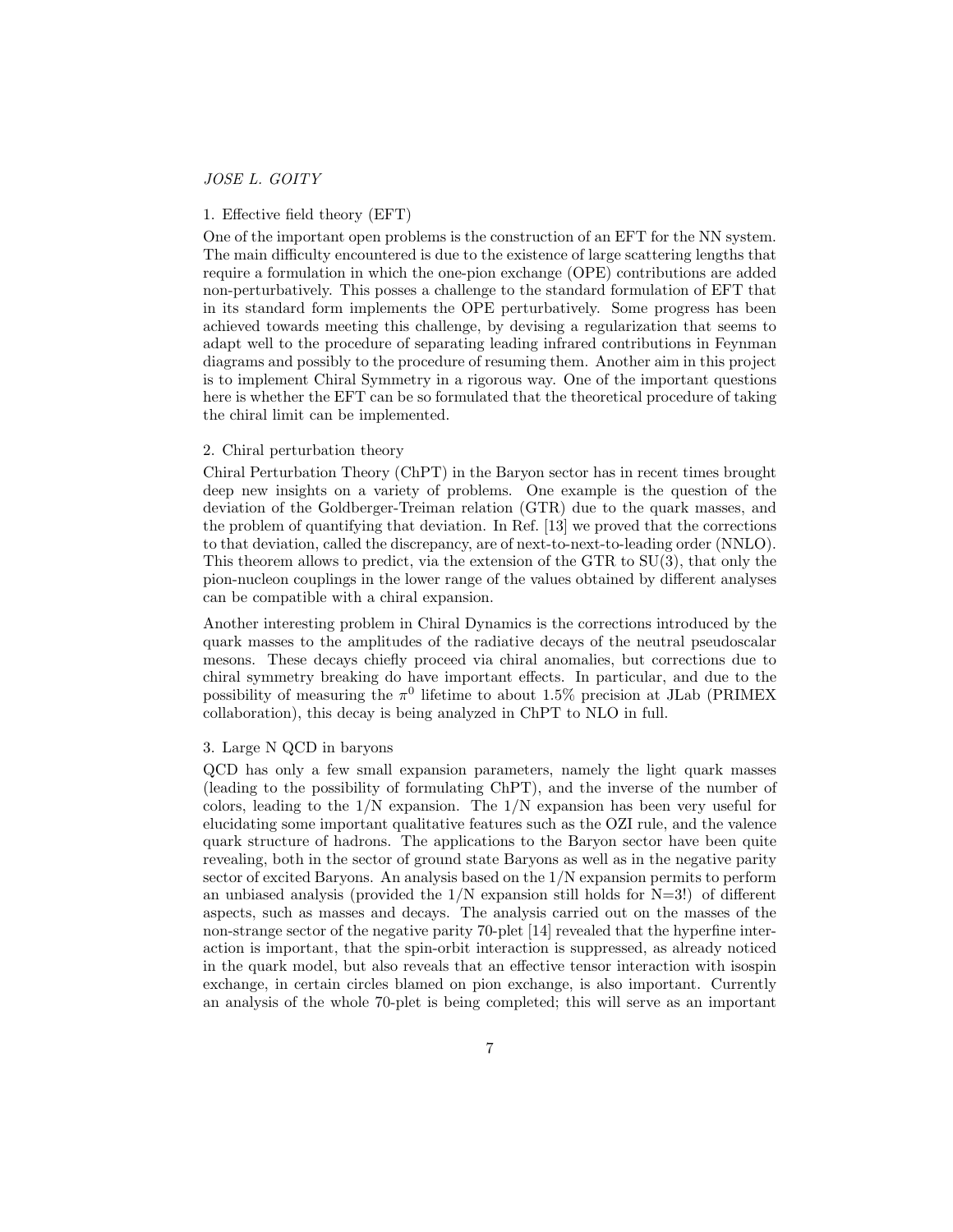check of the robustness of the results obtained in the non-strange sector, and will also teach what are the important operators driving the SU(3) breaking.

#### FRANZ GROSS

1. Relativistic few body systems in the spectator formalism

The relativistic spectator formalism, which uses covariant equations in which  $n-1$ particles in an *n*-body system are placed on their mass-shell, has been used successfully to describe NN scattering below 350 MeV lab energy, the deuteron form factors over the full JLab energy range, and the triton binding energy. This relativistic equation can also be used to describe mesons as a confined system of  $q\bar{q}$  pairs. When relativistic equations are used to describe confined pairs, instabilitiesd can arise and the requirement that the solutions be stable places constraints on the dynamics. The stability of relativistic equations was recently studied by M. Uzzo [15].

Work on a variety of further applications of the spectator formalism are underway. In collaboration with J. Adam, S. Jeshonneck, P. Ulmer, and J. W. Van Orden an analysis of the  $d(e, e'p)n$  reaction is almost complete. This work uses the relativistic plane wave impulse approximation to predict the cross section and asymmetry  $A_{\phi}$  over a broad range of  $x$  and  $Q^2$ . In another work with A. Stadler, the relativistic effects in the trition binding energy are being isolated and studied, and the relativistic wave function obtained in the previous calculation is being used to study inelastic scattering from three nucleon targets.

#### 2. Inelastic scattering and duality in 1+1 dimensions

At high energies, where one space dimension (longitudinal) sometimes plays a more important role that the others (transverse), it can be useful to study the physics in models using only 1+1 (one space and one time) dimension. Deep inelastic scattering (DIS) has been recently studied in 1+1 dimension by Z. Batiz. Recently he has shown, in some very simple cases, that the momentum and baryon conservation sum rules are equivalent, as required by covariant models which furnish only one constraint (wave function normalization) [16]. Work showing how Bloom-Gilman duality emerges from the 't Hooft model (QCD in 1+1 dimensions) is almost completed.

#### 3. Exact solutions of field theories from the Feynman-Schwinger formalism

The Feynman-Schwinger (FS) formalism provides a convenient way to obtain exact numerical solutions of field theories. In this method the integrations over fields are replaced by path integrals over particle trajectories. Since particle trajectors lie along a line in space time, while fields occupy all of space time, the FS method, when it exists, is a considerable improvement over lattice gauge theory. So far the method has been fully developed only for scalar field theories, and techniques to extend it to Dirac fields and to QCD are being sought. When fully developed, the method can be used to obtain the exact dressed one particle masses, exact bound state energies for *n*-body systems, and exact *n*-body wave functions in Euclidean space.

So far improvements in the method have been described [17] and it has been applied to the study of confinement in scalar QED in  $0+1$  dimensions, where exact *analytic*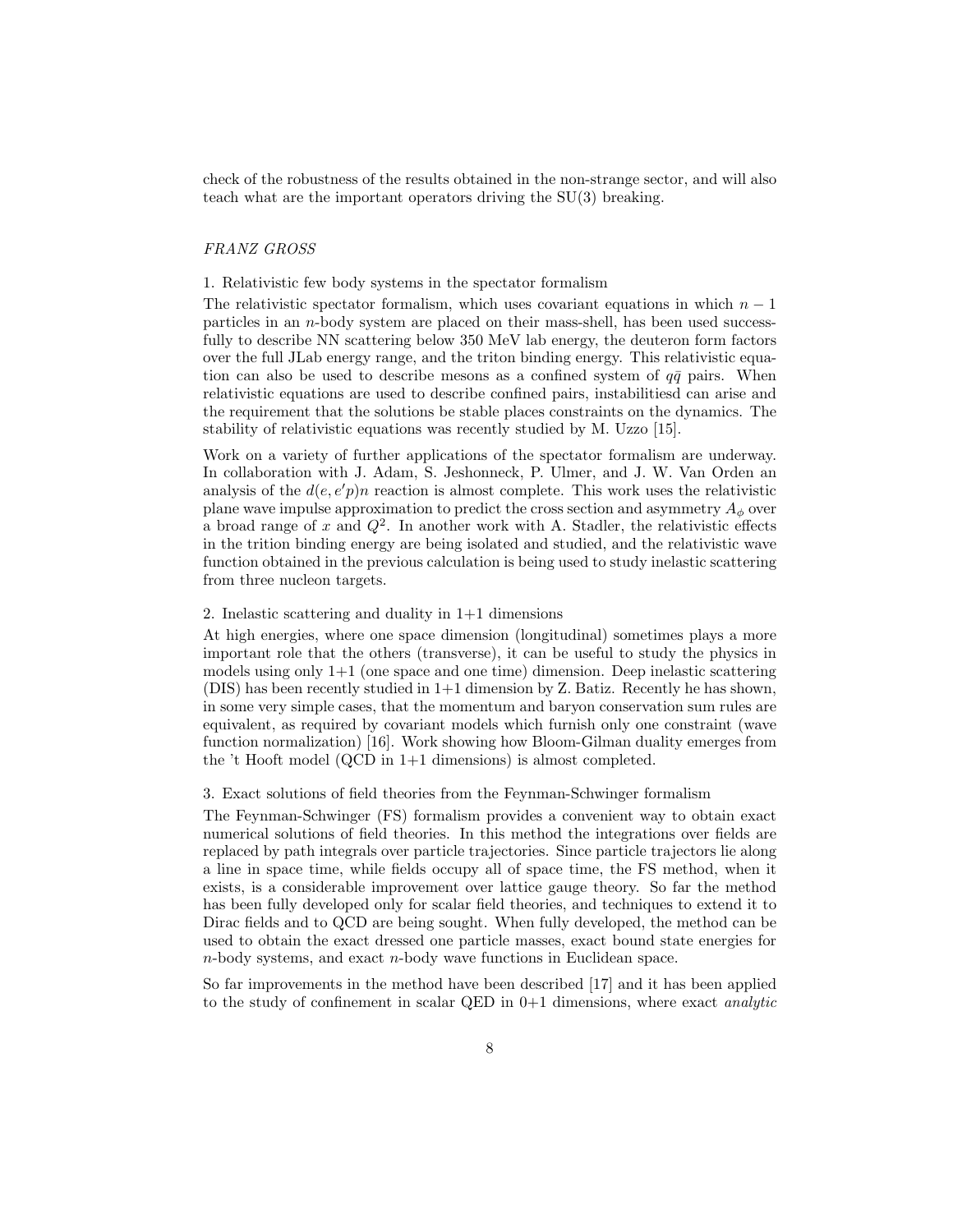solutions are available [18]. These studies show that confined particles may have physical mass poles, and that the non-existance of mass poles may be due to an inadequate approxiate solution to the field theory and not to the presence of confining forces. A major analysis of the the exact solutions of the 1, 2, and 3 body problems in scalar  $\chi^2\phi$  theory, including a comparison of the exact field theoretic results with results obtained from various relativistic equations, is almost complete.

#### NATHAN ISGUR

While answering many questions about the quark structure of matter, the success of the pointlike constituent quark model raised many others about the relationship between the quark model and QCD, in particular questions regarding the role of gluons in the structure and dynamics of strongly interacting matter. In the quark model, gluon exchange simply provides forces between the quarks which in turn lead to a quark spectroscopy analogous to atomic spectroscopy. However, in atomic spectroscopy one has, in addition to the atoms, states in which there is just electromagnetic radiation (*i.e.*, *light!*). The analogous "gluonic radiation" is not allowed by the confinement mechanism of QCD; in its place a new form of quarkless strongly interacting matter which has been dubbed "glueballs" must appear. (More important experimentally is a second form of gluonic matter in which the glue inside an ordinary piece of quark matter becomes excited.)

Much of my work over the period 1999 and 2000 continued to grapple with the issues raised by the success of the quark model. The bulk of this work was concerned with the valence quark model itself. These papers dealt with predictions for the  $x \to 1$  spin structure functions relevant to the 12 GeV Upgrade [19], the validity of the adiabatic approximation when strong thresholds are present [20], Goldstone boson exchange competitiors to the one-gluon-exchange model [21,22], and the famous baryon spinorbit problem [23]. Finally, the long-standing issue of whether the neutron charge radius was a dynamical distortion of the quark wavefunction or a "trivial" Foldy effect was addressed in Ref. [24]

Perhaps the most important paper on the foundations of the quark model was one dealing with the gluonic (flux tube) degree of freedom in hadrons [25]. This paper showed that the cross sections for producing hybrid mesons must be large, guaranteeing the success of the Hall D program of the 12 GeV Upgrade.

Finally, during this period, I wrote several papers on heavy quark theory. One shows that duality-violating effects are of order  $1/m_Q$ , contrary to naive "proofs" indicating that they are of order  $1/m_Q^2$  [26]; the other deals with "missing" exclusive channels, which I argue will be found in high mass nonresonant decays [27].

## SABINE JESCHONNEK

One of the most important factors in electron scattering from nuclei at high energies is the proper treatment of relativity. While it is obvious how to incorporate relativistic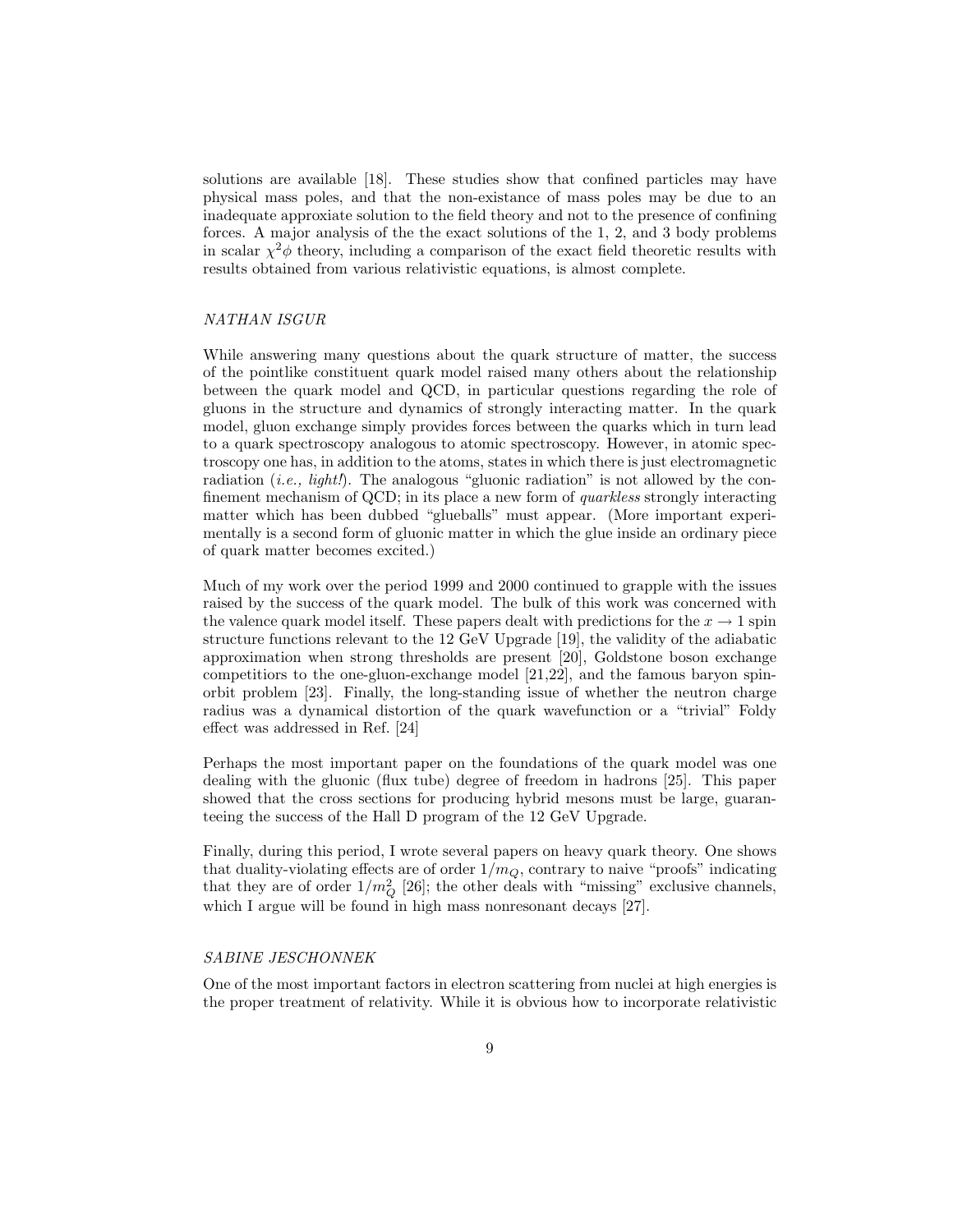kinematics, relativity in the electromagnetic current operator and in nuclear dynamics needs a more sophisticated approach. Ideally, one would treat all aspects of the problem consistently in a manifestly covariant framework, e.g. using the spectator equation. In practice, this approach is limited to the deuteron, and to a somewhat simplified description of the reaction mechanism in a plane wave picture. As the experimental program carried out at Jefferson Lab includes heavier nuclei and demands a more precise description of the reaction mechanism, it is crucial to develop and test effective methods for the description of relativity under these circumstances.

In my previous work at MIT with T. W. Donnelly, we developed a fully relativistic current operator. From our calculations, we conjectured that the bulk of relativistic effects at a few GeV stems from the current operator, not from the nuclear dynamics. In this project, we explicitly checked and verified this important conjecture by comparing a manifestly covariant calculation and a calculation using the fully relativistic current operator and a nonrelativistic wave function. We found that the effects of nuclear relativistic dynamics are indeed negligible, and that the two methods give almost identical results in most kinematic regions.

In the literature, one often finds calculations of  $(e, e'p)$  reactions at GeV energies using the factorization approach, especially in the context of predictions for color transparency. Factorization implies that the differential cross section can be written as the product of an off-shell electron-proton cross section and a distorted missing momentum distribution. While this factorization appears in the nonrelativistic plane wave impulse approximation, it is broken in a more realistic approach. The main source of factorization breaking is final state interactions. In my recent paper [30], sources of factorization breaking are identified and their numerical relevance is examined in the reaction  ${}^{2}H(e, e'p)$  for various kinematic settings in the GeV regime. The results imply very clearly that factorization should not be used for precision calculations, especially as unfactorized calculations are available.

My recent work on Quark-Hadron duality with Nathan Isgur, Wally Melnitchouk, and Wally Van Orden is described below by Wally Van Orden.

## WALLY MELNITCHOUK

#### 1. Flavor asymmetry in the proton sea

The excess of  $\bar{d}$  quarks over  $\bar{u}$  in the proton, observed in a number of high energy experiments, is believed to arise largely from the pion cloud of the nucleon [36]. Currently there are proposals for JLab experiments to extend measurements of the  $d/\bar{u}$  ratio into previously unexplored regions of kinematics. By studying the leading nonanalytic behavior of quark distributions as a function of the quark mass, we have recently demonstrated [32] that one can predict, model-independently, the existence of a flavor asymmetry in the proton sea directly from the chiral properties of QCD. Previous analyses have needed to resort to models to account for an asymmetry. A similar mechanism also gives rise to intrinsic strange [35] (and possibly charm [34]) quarks in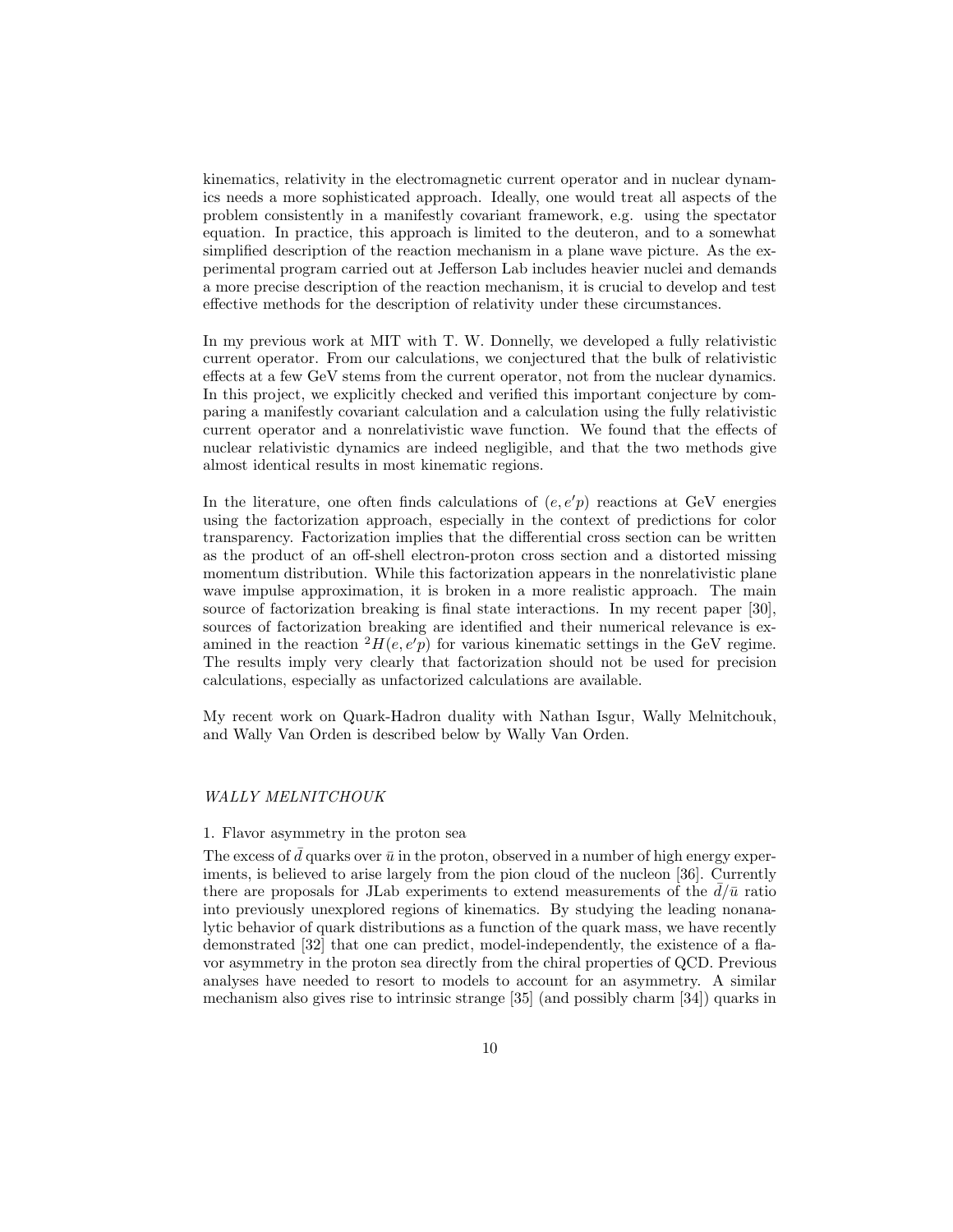the nucleon, empirical evidence for which is being sought through strangeness form factor measurements by the HAPPEX (and in future G0) Collaboration at JLab.

# 2. Nuclear effects in the  $^3He/^3H$  system

In the valence quark sector, the dynamics of spin-flavor symmetry breaking at large *x* are still poorly understood. The  $x \to 1$  behavior of proton and neutron structure functions is particularly sensitive to the way spin-flavor symmetry is broken. In fact, QCD makes a unique prediction for this behavior, which has never been tested experimentally. Current methods of extracting neutron information from nuclear (deuteron) data suffer from sizable uncertainties beyond *x* ∼ 0*.*6 associated with nuclear corrections [33]. A recent study [31] found that by exploiting the mirror symmetry of  $A = 3$  nuclei, the simultaneous measurement of <sup>3</sup>He and <sup>3</sup>H structure functions would allow an unambiguous determination of the free neutron structure function at the  $\sim 1-2\%$  level. Based on this work, a proposal to measure the <sup>3</sup>He/<sup>3</sup>H structure functions at a future energy upgraded CEBAF [120] formed one of the main components of the 12 GeV JLab White Paper. I played a major role in forming a collaboration of theorists and experimentalists at JLab which plans to measure and analyze structure functions, as well as form factors, of  $A = 3$  nuclei.

#### 3. Duality

My work with N. Isgur, S. Jeschonnek and J.W. Van Orden is reviewed by Wally Van Orden below. An illustration of the possible applications of local duality was also discussed in Ref. [74], where the behavior of structure functions in the limit  $x \to 1$  was related to electromagnetic form factors at large  $Q^2$ , both of which will be measured at JLab. During 1999-2000 I organized a discussion group on quark-hadron duality with JLab theorists and experimentalists (from Halls A and C), which helped to clarify the interpretation of the existing JLab data, and develop ideas for future duality experiments at JLab.

## 4. Lattice

In the past year I have also joined the Lattice Hadron Physics Collaboration, where I have been drawn to explore the interface between lattice QCD and hadron phenomenology. In collaboration with A.W. Thomas and W. Detmold (Adelaide) and J. Negele (MIT), I have reanalyzed moments of structure functions on the lattice in order to improve the extrapolation to physical quark masses. Previous extrapolations, which assumed a linear dependence on the quark mass, overestimated the experimental values by up to 50%. The present analysis, which uses constraints from chiral perturbation theory, shows for the first time that within the current errors there is no discrepancy between the lattice data and experiment once the correct dependence on quark mass near the chiral limit is incorporated. Another problem which I am working on (in collaboration with researchers at CSSM, Adelaide) is the calculation of masses and form factors of nucleons and *N*<sup>∗</sup> resonances. This will provide an important complement to the experimental program in Hall B, and potentially to the exotic meson program at a future Hall D.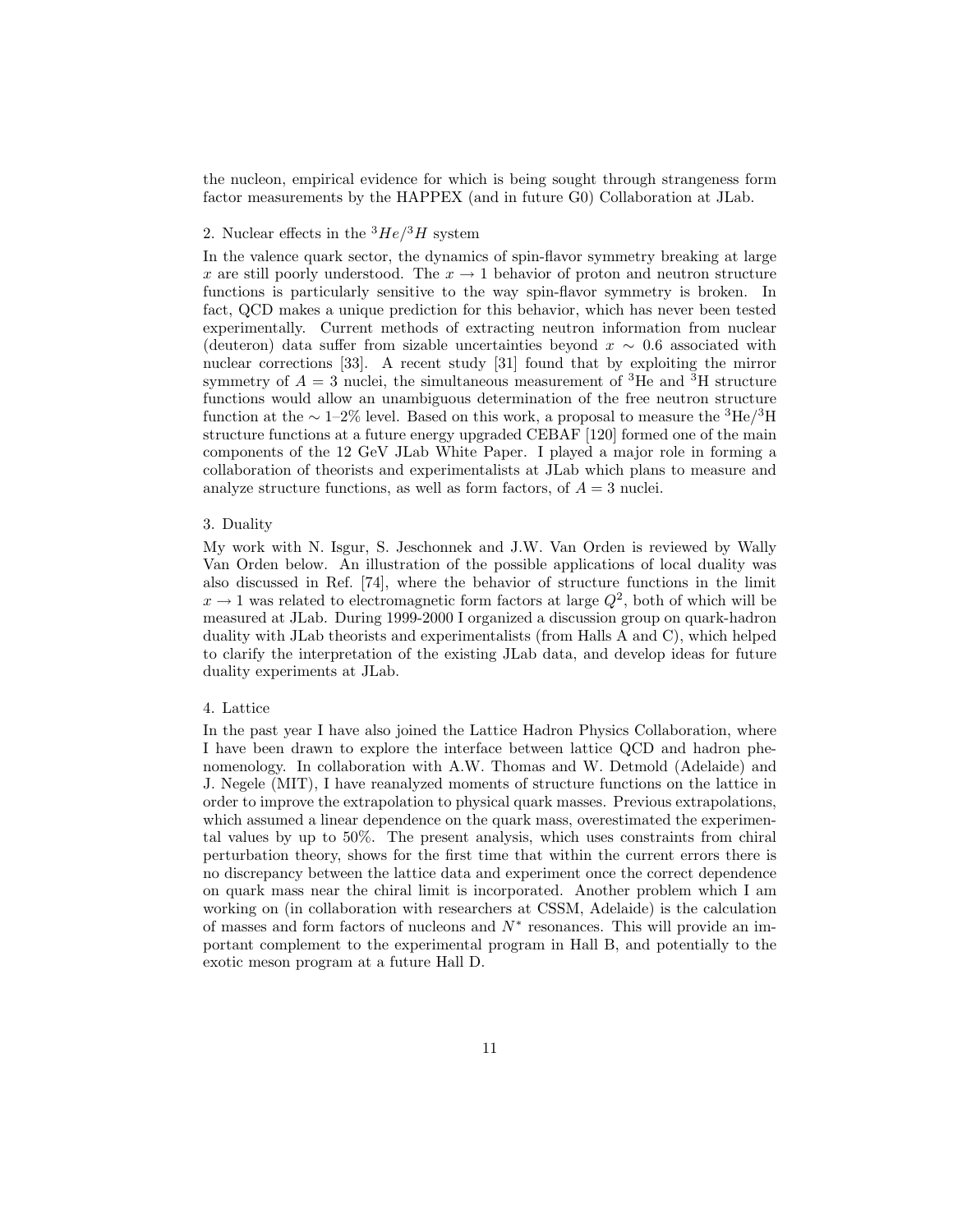## ANATOLY RADYUSHKIN

1. Studies in the theory of generalized parton distributions.

The structure of hadrons probed in hard scattering processes can be described in terms of various functions: hadronic form factors, parton distribution functions and distribution amplitudes. Recently, it was established that these functions can be treated as limiting cases of so-called Generalized Parton Distributions (GPDs) which provide a unified description of many inclusive and exclusive hard processes. The study of GPDs was recently included as one of the major directions of future research at higher energies at Jefferson Lab. Of particular interest for the JLab experimental program are the processes of deeply virtual Compton scattering (DVCS) and hard exclusive meson electroproduction. The GPDs accumulate information contained in nonforward matrix elements of operators built of quark and gluon fields. In my papers published in 1996-1998, I have introduced two types of nonperturbative functions parametrizing such matrix elements: double distributions (DDs) and nonforward (or skewed) distribution functions, which are particular versions of GPDs. In 1999-2000, I performed a detailed study of double distributions [37,38]. Using the relations connecting them to usual parton densities, hadronic wave functions and form factors, I developed the models for DDs which have correct spectral and symmetry properties and satisfy all necessary constraints [39,40]. These models are now widely used for making predictions for future deep exclusive scattering experiments. In particular, they were used to calculate the cross section for hard electroproduction of pions [41]. At CEBAF energies, it is important to include corrections inversely proportional to the momentum transfer ("higher twist effects"). This is a notoriously difficult problem, but in 2000, several groups (including ours) made a significant progress in studying such effects for deeply virtual Compton scattering [42].

#### 2. Hadronic form factors.

The study of hadronic form factors provides an important information about hadronic structure. In the intermediate energy range, both soft and hard mechanisms should be included into the analysis. A detailed analysis of the interplay between soft and hard contributions was performed in [43,44]. We also studied the connection between form factors in spacelike and timelike regions. According to experimental data, the timelike form factors are factor of two larger than their spacelike counterparts. In our approach [45], this observation provides strong evidence that at present energies the hadronic form factors are dominated by the soft mechanism. The nonperturbative aspects of the soft contributions were incorporated using the method of QCD sum rules reviewed in [46].

The results of my research were reported in invited talks at several International conferences [82–85], [121–125].

#### DAVID RICHARDS

## 1. Hadron Spectrum

An important development in lattice QCD has been the construction of improved actions, enabling calculations to be performed at greatly reduced computational cost.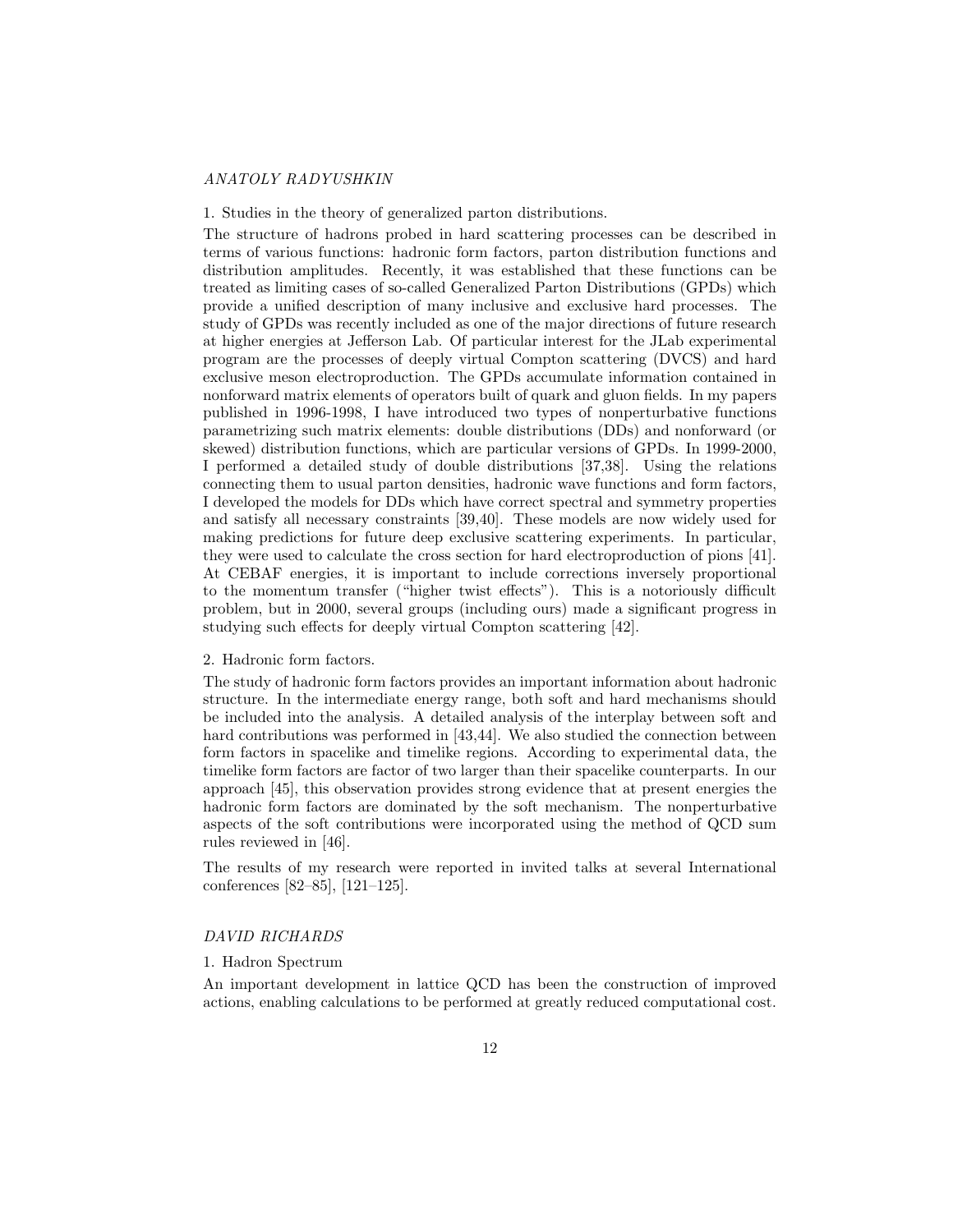The non-perturbatively improved clover fermion action has no  $\mathcal{O}(a)$  discretisation errors. We calculated the light hadron spectrum, the benchmark calculation of lattice QCD, within the quenched approximation using this action, and showed that the quenched spectrum agreed with the experiment at the 10% level after extrapolation to the continuum limit [49], confirming a calculation using an unimproved fermion action.

The spectrum of excited nucleons is an important component of the Jefferson Laboratory experimental program. I computed, within the quenched approximation, the masses of some low-lying negative parity baryon states, the  $N^{1/2-}$  and  $\Delta^{3/2-}$ , using the improved fermion action [90]. A mass splitting between the negative- and positive-parity states was observed, and the mass for the parity partner of the nucleon was found to be consistent with experiment. The calculation demonstrated that the improved fermion action could indeed be employed in future calculations of the excited nucleon spectrum.

#### 2. Weak interaction matrix elements

The experimental determination of the CKM matrix elements requires a quantitative description of the strong interaction effects masking the weak interactions of the quarks. Lattice QCD calculations provide an ab initio description.

We performed a calculation of the form factors near zero recoil for the semi-leptonic decay  $B \to \pi l \nu$ , used to determine the CKM matrix element  $|V_{ub}|$ , using the nonperturbatively improved fermion action in order to minimise the potentially large discretisation errors that might afflict calculations with heavy quarks [48,86]. Models of the extrapolation of the form factors to the full kinematic range were also presented. Complementing this calculation was a determination of the leptonic decay constant  $f_B$  that plays a vital role in the study of CKM quark mixing and CP violation.

#### 3. Gauge Fixing in Lattice QCD

While most calculations in lattice QCD do not require gauge fixing, it is necessary in the calculation of the quark and gluon propagators and vertices. The improvement program therefore requires not only the construction of improved actions and operators, but also improved gauge-fixing algorithms. We introduced an improved Landau gauge fixing procedure that not only eliminated  $\mathcal{O}(a^2)$  errors, but also reduced higher order discretisation errors [47,87].

#### 4. Lattice Hadron Physics Collaboration

This collaboration represents an exciting initiative in applying lattice QCD to the solution of problems in hadronic physics. Test-bed clusters of commodity Compaq Alpha workstations, using a fast Myrinet interconnection, were installed at Jefferson Laboratory and at MIT. I ported crucial elements of the UKQCD software package to the cluster, and demonstrated that parallel jobs could be run across the whole cluster with acceptable levels of performance. This effort is already yielding physics results in the calculation of the excited nucleon spectrum.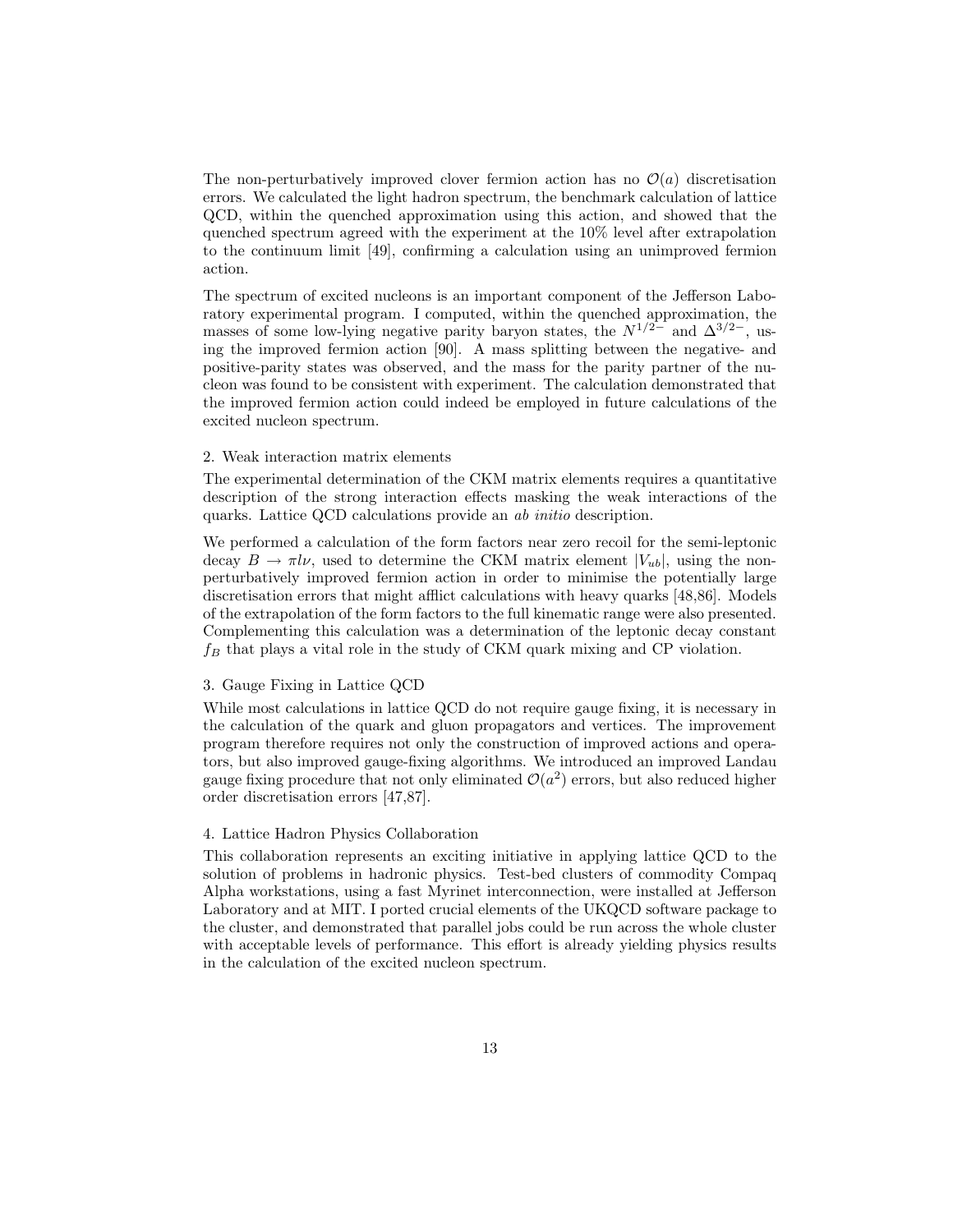### WINSTON ROBERTS

Most of my research focuses on aspects of hadron spectroscopy using two somewhat different approaches. One of these is the effective Lagrangian approach, such as the heavy quark effective theory (HQET). The other is the use of specific constituent quark models, both relativistic and nonrelativistic. Although such models are, for the most part, not rigorously derived from QCD, they are nevertheless very useful in helping us to understand and integrate a wide range of data in hadron phenomenology. As an example of the possible impact of such models, note that the heavy quark effective theory grew out of work that had been done in nonrelativistic quark models of this type.

#### 1. Heavy Quark Effective Theory

In the past, with a number of collaborators (mainly T. Mannel and Z. Ryzak), I have applied the tensor formalism of the heavy quark effective theory (HQET) to a number of processes, particularly electroweak processes.

More recently I have used the tensor formalism to examine the strong decays of heavy hadrons in a manner that allows treatment of decays involving light daughter hadrons other than pions. The formalism reproduces the results of the spin-counting arguments of Isgur and Wise, but this formulation, in principle, could allow study of the 1*/m* corrections to ratios of decay rates. As there are not much data on the strong decays of charm and beauty hadrons, with N. Trégourès, a graduate student (M. S. completed in the fall of 1998), I have applied this formalism to hadrons with strangeness to see if we can understand the global features of these decays within this framework. We have found that treating the strange quark as a heavy one leads to surprisingly good results in most cases.

#### 2. Relativistic Quark Model

Inspired by HQET, I have constructed a relativistic model of heavy mesons, and applied it to the spectrum of charm and beauty mesons (with J. W. Van Orden and J. Zeng). The predictions of the model agree well with experimental measurements. The model is currently being applied to a calculation of the so-called Isgur-Wise function of HQET (with J. W. Van Orden), which is a key ingredient in the extraction of CKM matrix elements from data.

We have applied the model to strong decays of heavy mesons using a chiral quark model to describe the decays (with J. L. Goity). Our results show that relativistic effects are quite large, as some of the results obtained here are very different from those obtained using a nonrelativistic model of the mesons, with the same chiral quark model for the decays.

We are in the process of applying this relativistic model of the mesons to their electromagnetic decays. For mesons like the  $D^*$ , the electromagnetic decay width is comparable to the strong one, because of the very limited phase space for strong decays. In the case of some excited mesons like  $D_s^{**}$  and  $B_s^{**}$ , the electromagnetic decays are expected to be dominant, as the only kinematically allowed strong decays are both OZI and isospin violating.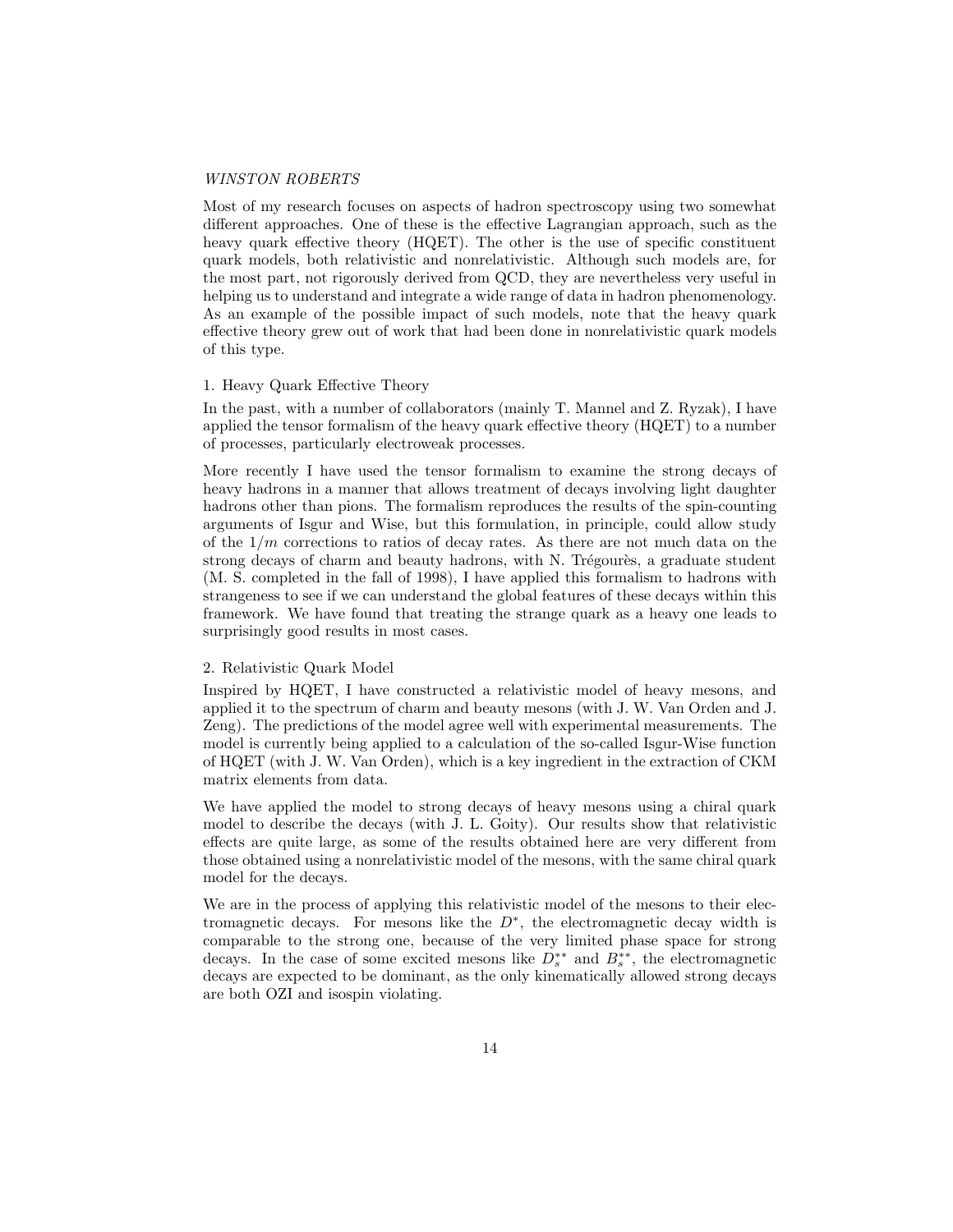#### 3. Baryon Spectroscopy

The collaboration with Simon Capstick continues, with a review article of the quark model of baryon masses and decays having just been published.

## 4. National Science Foundation

For the period beginning October, 1998 and ending September, 2000, I was a progrom officer in the Division of Physics at the National Science Foundation, with primary responsibility for two programs: Mathematical Physics and Nuclear Theory. My responsibilities included evaluation of unsolicited research proposals sent to the NSF and determining the level of funding, if any, appropriate for each proposal.

## ROCCO SCHIAVILLA

Low-energy electroweak capture reactions involving systems with  $A \leq 8$  nucleons have great astrophysical importance in relation to the energy and neutrino production in main sequence stars, in particular, the determination of the solar neutrino flux, and in relation to the abundance of primordial elements in the universe. The rates for several of these reactions cannot be measured in the energy range typical of the stellar interior. Besides their astrophysical relevance, these reactions are also very interesting from the standpoint of few-nucleon theory, since they are sensitive to ground- and scattering-state wave functions and the electroweak transition operators. In the last couple of years we have made decisive and substantial progress in the developments of accurate methods to treat these reactions.

The neutron and proton radiative captures on  ${}^{2}H$  have been studied with correlatedhyperspherical-harmonics (CHH) ground- and scattering-state wave functions. A large body of *pd* capture data, including polarization observables at c.m. energies up to 2 MeV [G.J. Schmid al., Phys. Rev. Lett. **76**, 3088 (1996); Wulf. et al., Phys. Rev. C **61**, 021601(R) (2000); M.K. Smith and L.D. Knutson, Phys. Rev. Lett. **82**, 4591 (2000)] have become available. Detailed CHH calculations, based on the Argonne-Urbana Hamiltonian and associated currents, have been shown to describe satisfactorily all measured observables, with the exception of the differential cross section and tensor analyzing power at small angles below 100 keV. A comparison between the calculated reduced matrix elements and those extracted from fits to the observables has shown that these discrepancies are due to differences between the leading theoretical and "experimental" P-wave E1-transition strengths. It has been speculated that these differences might have implications for the nuclear interaction at very low energies. That such an analysis is now possible at all is a tribute to the great advances in both theory and experiment in this field.

Since the pioneering 1938 work by Bethe and Critchfield [Phys. Rev. **54**, 248 (1938)], a number of theorists have attempted to narrow the range of predictions for the *pp* weak capture cross section. Recently, we have shown  $[R.$  Schiavilla *et al.*, Phys. Rev. C **58**, 1263 (1998)] that, by using modern nucleon-nucleon interactions to generate the deuteron and *pp* wave functions, and tritium *β*-decay to constrain the nuclear axial current operator responsible for the transition, it is possible to reduce the known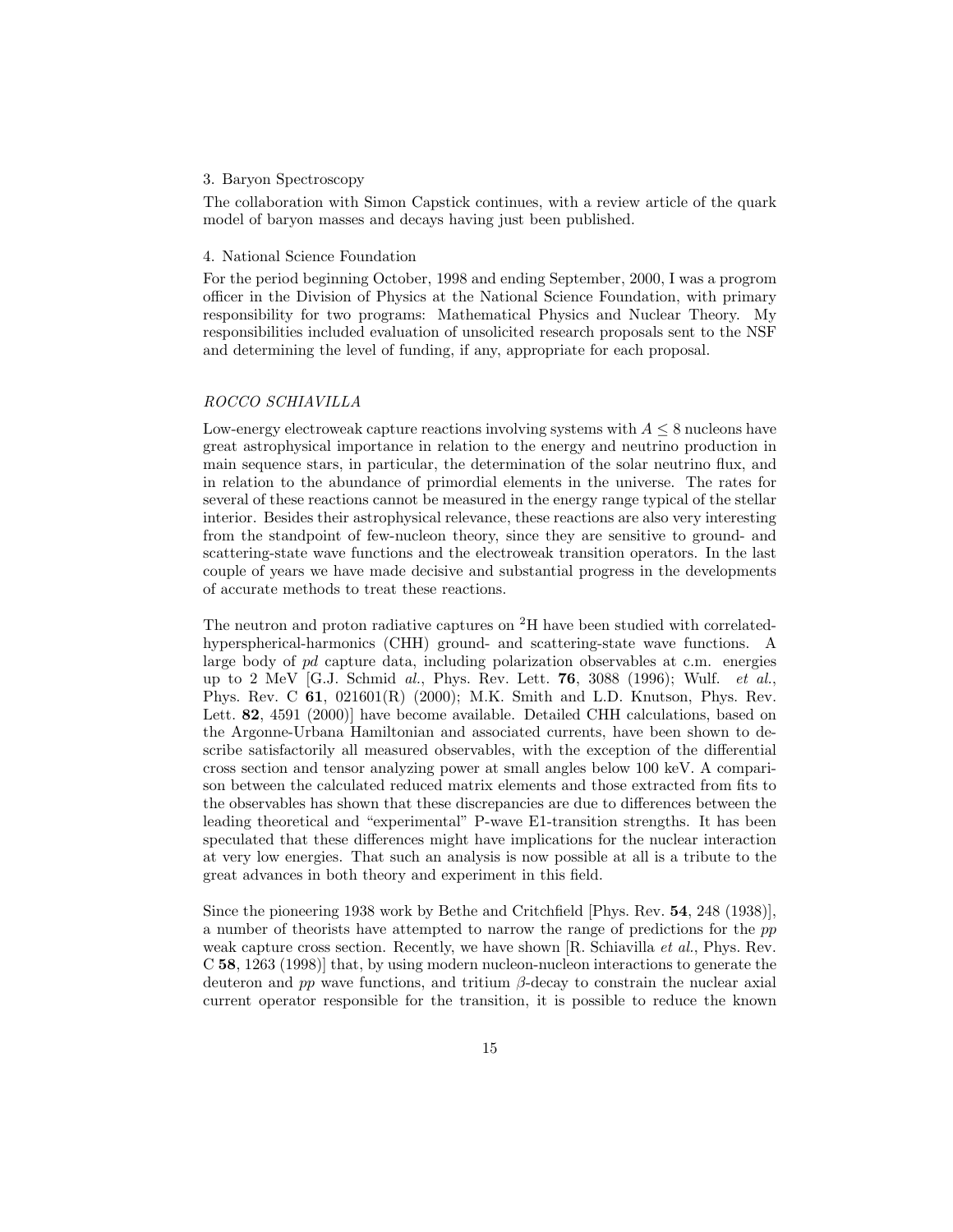theoretical uncertainty to less than a %. Within the same approach, we have also studied the process  ${}^{3}He(p,e^+\nu_e){}^{4}He$  with the CHH method, including both S- and P-wave channels and all corresponding weak vector and axial-vector transitions. The calculated *S*-factor has been found to be  $\simeq 4.5$  larger than the value adopted in the standard solar model. This new value for the *hep S*-factor and the increase in the <sup>8</sup>B neutrino spectrum, recently re-measured by Ortiz et al. [Phys. Rev. Lett. **85**, 2909 (2000)], appear to provide an excellent fit to the high-energy end of the most recent SuperKamiokande data set. The present, precise calculation of the *hep S*-factor and the consequent absolute prediction for the associated neutrino flux will allow much greater discrimination among proposed solar neutrino oscillation scenarios.

## WALLY VAN ORDEN

#### 1. Duality

One of the more intriguing experimental results to come from Jefferson Lab has been the verification of Bloom-Gilman duality, in which the inclusive structure function at low *W* (where *W* is the mass of the hadronic final state) is found to follow a global scaling curve which describes high *W* data, to which the resonance structure function averages. The equivalence of the averaged resonance and scaling structure functions was also found to hold for each resonance region, so that the resonance–scaling duality appears to exist locally as well as globally. To help understand the physics of duality, we have constructed a simple, quantum-mechanical model in which qualitatively reproduces the features of Bloom-Gilman duality [73]. The model consists of a light quark bound to an infinitely heavy quark by a relativistic harmonic oscillator potential. The excitation spectrum of this system consists of an infinite number of infinitely narrow resonances. We find that this simple system reproduces the qualitative features Bloom-Gilman duality and illuminates the minimal physical conditions for this phenomenon to occur. An additional finding of this study is that the usual separation of deep inelastic scattering into a "resonance region" at low *W* and a "scaling region" at high *W* is totally spurious, and that resonances are an integral part of the scaling structure functions. This has important practical consequences for global analyses of parton distributions, and could open the way to an enormously rich program at Jefferson Lab extending structure functions into previously unaccessible regions of kinematics [75](N. Isgur, S. Jeschonnek, W. Melnitchouk and J.W. Van Orden).

#### 2. Elastic Electron-Deuteron Scattering

Over the last five years we have developed a relativistic, gauge-invariant model of elastic electron-deuteron scattering. This model is in excellent agreement with the new data for  $A(Q^2)$ ,  $B(Q^2)$  and  $t_{20}(Q^2)$  obtained at Jefferson Lab. We continue to study the sensitivity of this model to nucleon electromagnetic form factors and to the *ρπγ* and off-shell form factors. [98,135,136] Two reviews of the deuteron related to this work are either in press or nearing completion (F. Gross and J. W. Van Orden).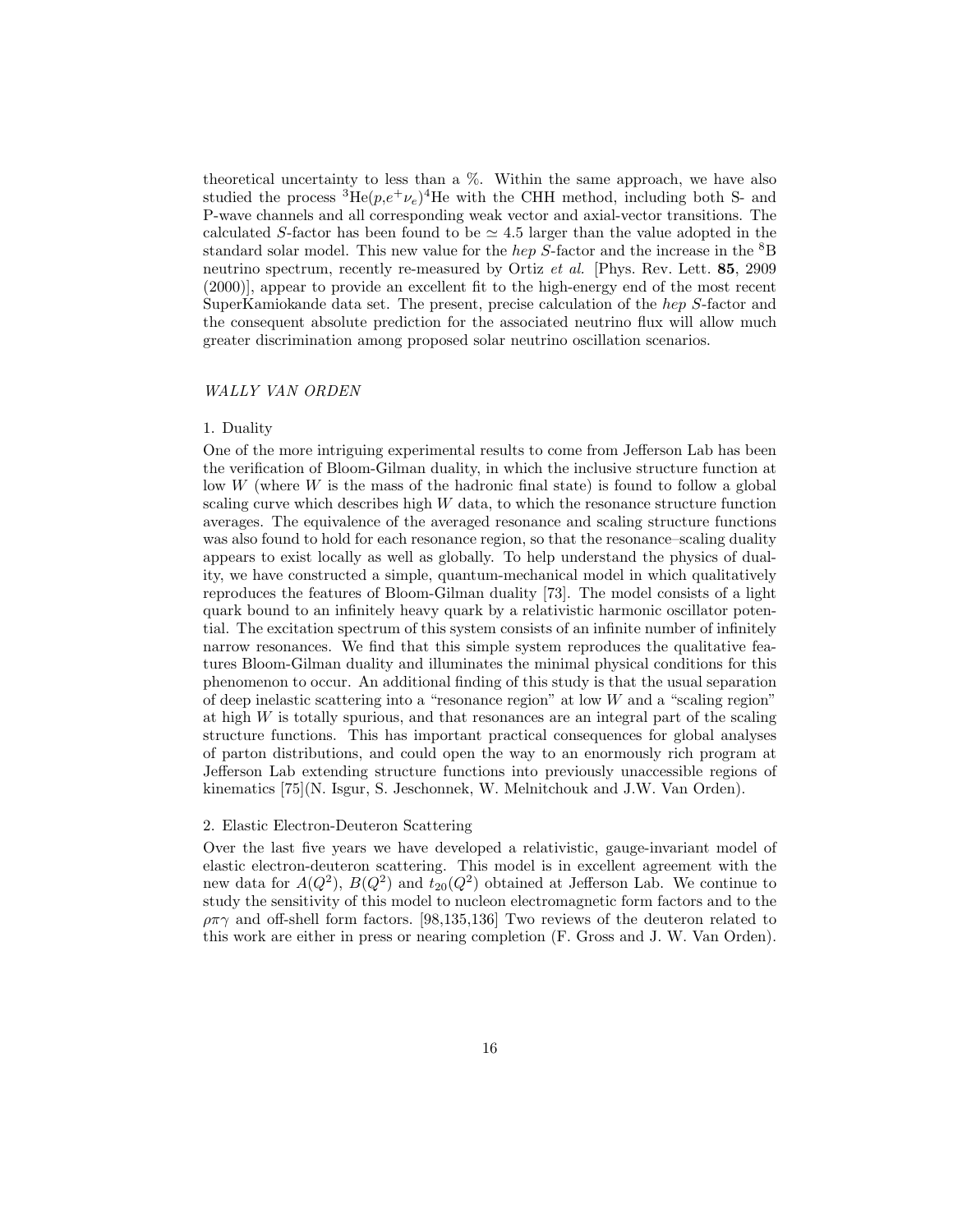#### **III. PUBLICATIONS**

## **A. PUBLICATIONS IN REFEREED JOURNALS (1/1/99 to 12/31/00)**

- [1] **I. Balitsky** and E. Kuchina, *Deeply virtual Compton scattering at small* x, *Phys. Rev.* **D62** (2000) 074004.
- [2] **I. Balitsky** and A. Babansky, *Renormalons as dilatation modes in te functional space Phys. Rev. Lett.* **85** (2000) 4211.
- [3] **I. Balitsky**, *Factorization and high-energy effective action*, *Phys. Rev.* **D60** (1999) 014020.
- [4] **R. G. Edwards**, U.M Heller, R. Narayanan, *A Study of Chiral Symmetry in Quenched QCD using the Overlap-Dirac Operator*, hep-lat/9811030, Phys. Rev. D **59** (1999) 094510.
- [5] **R. G. Edwards**, U.M Heller, R. Narayanan, *Approach to the Continuum Limit of the Quenched Hermitian Wilson–Dirac Operator*, hep-lat/9901015, Phys. Rev. D **60** (1999) 034502.
- [6] **R. G. Edwards**, U.M Heller, J. Kiskis, R. Narayanan, *Quark Spectra, Topology, and Random Matrix Theory*, hep-th/9902117, Phys. Rev. Lett. **82**, 4188–4191 (1999).
- [7] **R. G. Edwards**, U.M Heller, R. Narayanan, *Small Eigenvalues of the Staggered Dirac Operator in the Adjoint Representation and Random Matrix Theory*, hep-lat/9902021, Phys. Rev. D **60** (1999) 077502.
- [8] **R. G. Edwards** and U.M Heller, *Thermodynamics with Dynamical Clover Fermions*, hep-lat/9905008, Phys. Lett. **B462** (1999) 132–136.
- [9] P.H. Damgaard, **R. G. Edwards**, U.M Heller, R. Narayanan, *Universal Scaling of the Chiral Condensate in Finite-Volume Gauge Theories*, hep-lat/9907016, Phys. Rev. D **61** (2000) 094503.
- [10] **R. G. Edwards**, U.M Heller, J. Kiskis, R. Narayanan, *Chiral Condensate in the Deconfined Phase of Quenched Gauge Theories*, JLAB-THY-99-33, hep-lat/9910041, Phys. Rev. D **61** (2000) 074504.
- [11] C. Jung, **R. G. Edwards**, V. Gadiyak, and X.J. Xi *Residual Chiral Symmetry Breaking in Domain-Wall Fermions*, JLAB-THY-00-27, hep-lat/0007033, Phys. Rev. D **63** (2000) 054509.
- [12] **J. L. Goity** and **W. Roberts**, *A Relativistic Chiral Quark Model For Pseudoscalar Emission From Heavy Mesons*, *Phys. Rev.* **D60**, 034001 (1999).
- [13] **J. L. Goity**, R. Lewis, M. Schvellinger and L-Z. Zhang, *Phys. Lett.* **B 454** (1999) 115.
- [14] C. Carlson, Ch. Carone, **J. L. Goity** and R. Lebed, *Phys. Rev.* **D 59** (1999) 114008.
- [15] M. Uzzo and **F. Gross**, *Stability of the spectator, Dirac, and Salpeter equations for mesons*, Phys. Rev. C **59**, 1009 (1999)
- [16] Z. Batiz and **F. Gross**, *Gravitational coupling to two particle bound states and momentum conservation in deep inelastic scattering*, Phys. Rev. D **61**, 114023, 2000.
- [17] C. Savkli, J. Tjon, and **F. Gross**, *Feynman-Schwinger representation approach to nonperturbative physics*, Phys. Rev. C **60**, 055210 (1999).
- [18] C. Savkli, **F. Gross**, and J. Tjon, *Confinement and the analytic structure of of the one body propagator in scalar QED*, Phys. Rev. D **62**, 116006 2000.
- [19] **N. Isgur**, *Valence Quark Spin Distribution Functions*, Phys. Rev. **D59**, pp. 034013-1 to 034013-6 (1999).
- [20] **N. Isgur**, *Beyond the Adiabatic Approximation: the Impact of Thresholds on the Hadronic Spectrum*, Phys. Rev. **D60**, pp. 054013-1 to 054013-7 (1999).
- [21] **N. Isgur**, *Comment on 'Valence QCD: Connecting QCD to the Quark Model'*, Phys. Rev. **D61**, 118501 (2000).
- [22] **N. Isgur**, *Critique of a Pion-Exchange Model for Interuark Forces*, Phys. Rev. **D62**, 054026 (2000).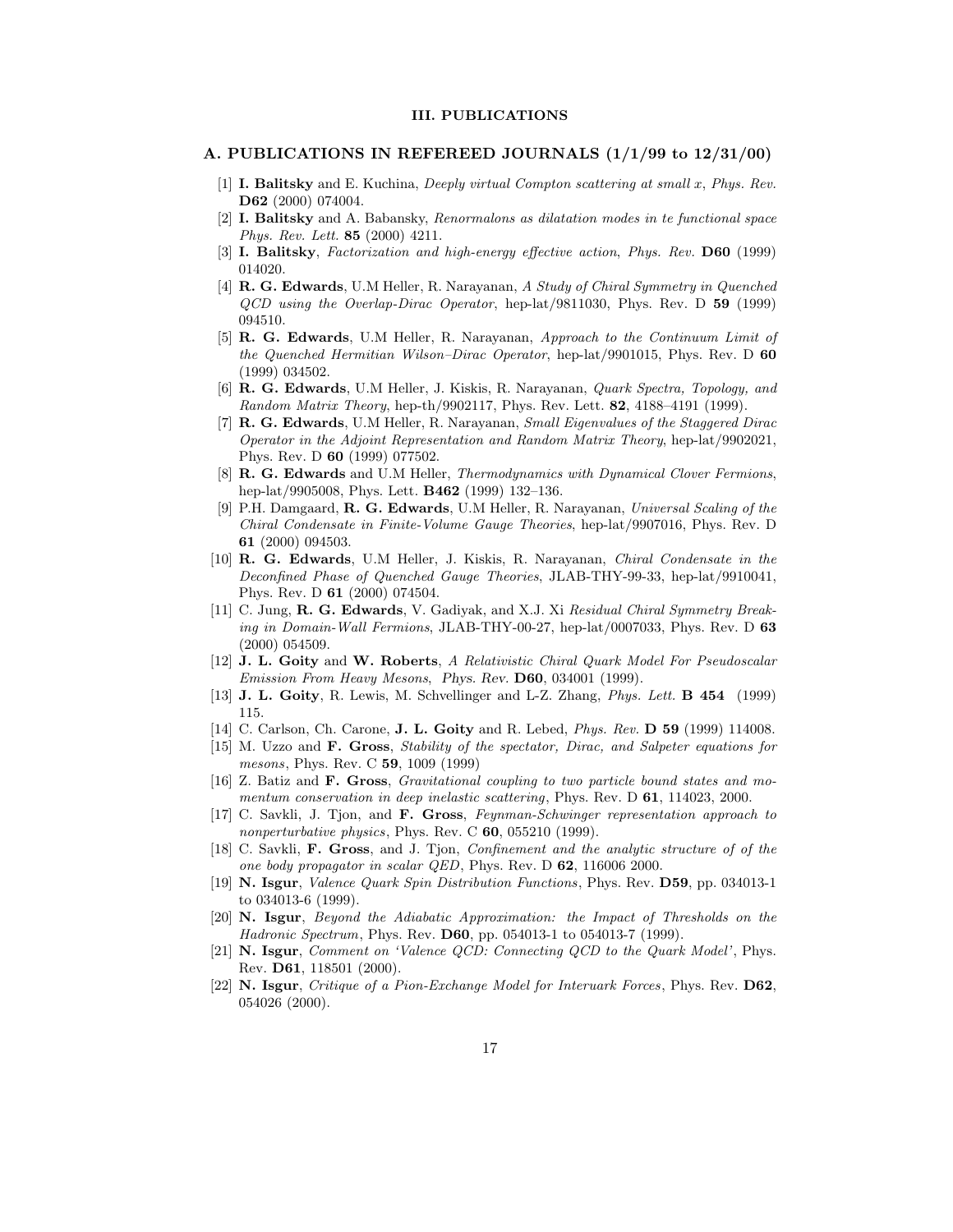- [23] **N. Isgur**, *Meson-like Baryons and the Spin-Orbit Puzzle*, Phys. Rev. **D62**, 014025  $(2000).$
- [24] **N. Isgur**, *Interpreting the Neutron's Electric Form Factor: Rest Frame Charge Distribution or Foldy Term?*, Phys. Rev. Lett. **83**, 272 (1999).
- [25] **N. Isgur**, *Flux Tube Zero-Point Motion, Hadronic Charge Radii, and Hybrid Meson Production Cross Sections*, Phys. Rev. **D60**, 114016 (1999).
- [26] **N. Isgur**, *Duality-Violating* 1/m<sup>Q</sup> *Effects in Heavy Quark Decay*, Phys. Lett. **B448**, 111 (1999).
- [27] **N. Isgur**, *Nonresonant Semileptonic Heavy Quark Decay*, Phys. Rev. **D60**, 074030 (1999).
- [28] **S. Jeschonnek** and T.W.Donnelly, *Spin-orbit final state interaction in the framework of Glauber theory for*  $(e, e'p)$  *reactions*, Phys. Rev. C **59**, 2676 (1999).
- [29] **S. Jeschonnek** and **J. W. Van Orden**, *Origin of relativistic effects in the reaction*  $^{2}H(e, e'p)n$  *at GeV energies*, Phys. Rev. C **62** (2000), 044613.
- [30] **S. Jeschonnek**, *Unfactorized versus factorized calculations for*  ${}^2H(e,e'p)$  *reactions at GeV energies*, JLAB-THY-00-31, Phys. Rev. C **63**, 034609 (2001).
- [31] I.R. Afnan, F. Bissey, **J. Gomez**, A.T. Katramatou, **W. Melnitchouk**, G.G. Petratos and A.W. Thomas, *Neutron Structure Function and* A = 3 *Mirror Nuclei*, Phys. Lett. **B 493**, 36 (2000).
- [32] A.W. Thomas, **W. Melnitchouk** and F.M. Steffens, *Dynamical Symmetry Breaking in the Sea of the Nucleon*, Phys. Rev. Lett. **85**, 2892 (2000).
- [33] **W. Melnitchouk**, I.R. Afnan, F. Bissey and A.W. Thomas, *Comment on "Parton distributions,* d/u*, and higher twist effects at high* x*"*, Phys. Rev. Lett. **84**, 5455 (2000).
- [34] F.M. Steffens, **W. Melnitchouk** and A.W. Thomas, *Charm in the Nucleon*, Eur. Phys. J. **C 11**, 673 (1999).
- [35] **W. Melnitchouk** and M. Malheiro, *Strange Asymmetries in the Nucleon Sea*, Phys. Lett. **B 451**, 224 (1999).
- [36] **W. Melnitchouk**, J. Speth and A.W. Thomas, *Dynamics of Light Antiquarks in the Proton*, Phys. Rev. **D 59**, 014033 (1999).
- [37] **A.V. Radyushkin**, *Double Distributions and Evolution Equations*, Phys. Rev. **D59**, 014030 (1999).
- [38] **A.V. Radyushkin**, *Symmetries and Structure of Skewed and Double Distributions*, Phys.Lett. **B449**, 81 (1999).
- [39] I.V. Musatov, **A.V. Radyushkin**, *Evolution and Models for Skewed Parton Distributions*, Phys.Rev. **D61**, 074027 (2000).
- [40] **A.V. Radyushkin**, *Skewed Parton Distributions*, Acta Physica Polonica, **B30**, 3647 (1999).
- [41] L. Mankiewicz, G. Piller,**A.V. Radyushkin**, *Hard Exclusive Electroproduction of Pions*, Eur.Phys.J. **C10**, 307 (1999).
- [42] **A.V. Radyushkin** and C. Weiss, *DVCSAmplitude with Kinematical Twist-3 Terms*, Phys.Lett. **B493**, 332 (2000).
- [43] **A.V. Radyushkin**, *QCD Sum Rules and Soft-Hard Interplay for Hadronic Form Factors*, *Few Body Syst. Suppl.*, 11 (1999).
- [44] A.P. Szczepaniak, **A.V. Radyushkin**, *Sudakov Suppression in the Soft Heavy to Light Meson Transition Form Factor*, Phys. Rev. **D59**, 034017 (1999).
- [45] A.P. Bakulev, **A.V. Radyushkin**, N.G. Stefanis, *Form Factors and QCD in Spacelike and Timelike Region*, Phys.Rev. **D62**, 113001 (2000).
- [46] **A.V. Radyushkin**, *Introduction to the QCD Sum Rule Approach*, In: *Strong Interactions at Low and Intermediate Energies*, Edited by **J. L. Goity**, World Scientific,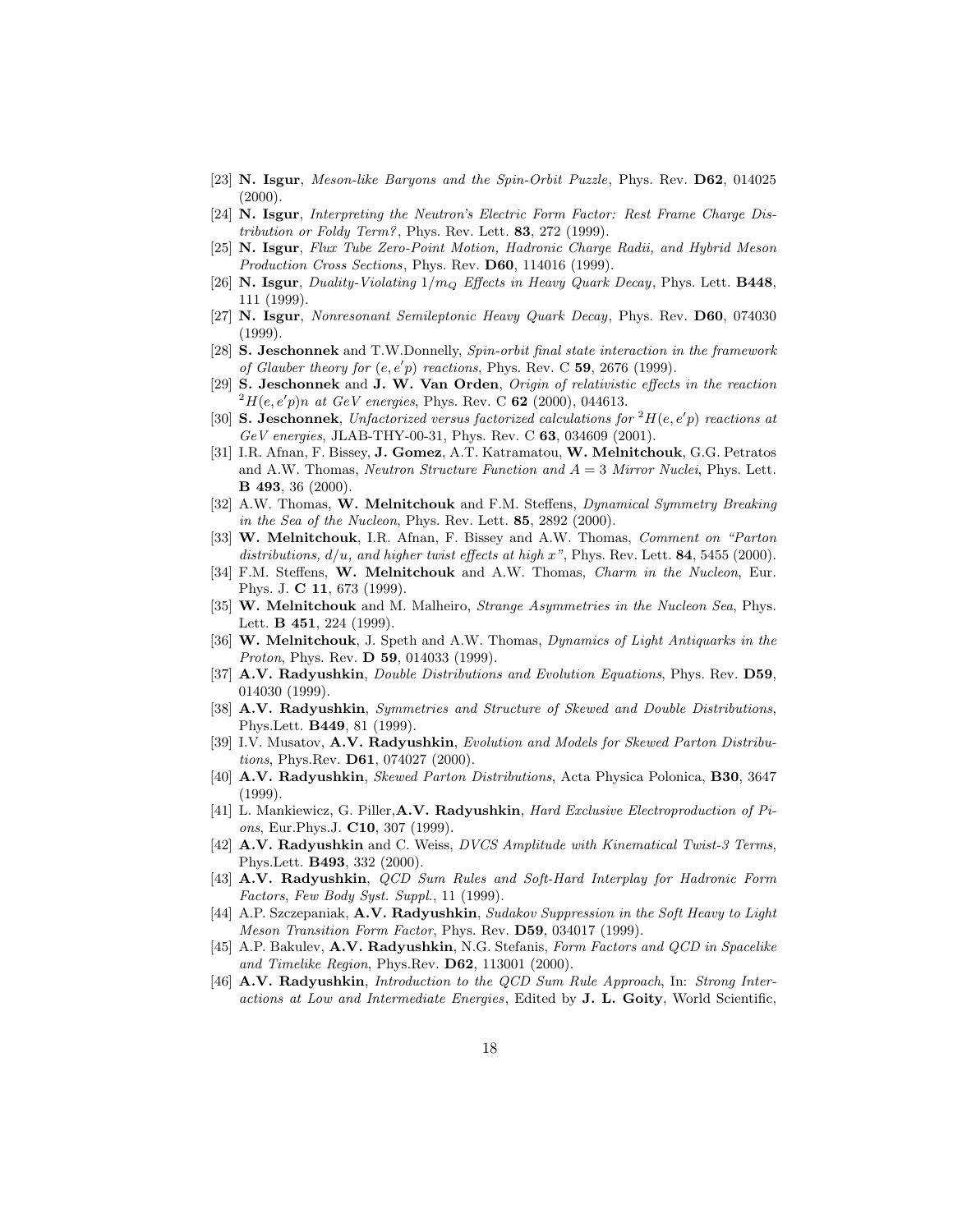pp. 91-150 (2000).

- [47] F.D.R Bonnet,P.O. Bowman, D.B. Leinweber, A.G. Williams, **D.G. Richards**, *Discretisation Errors in Landau Gauge on the Lattice*, Austral. J. Phys. 52, 939 (1999).
- [48] K.C. Bowler, L. Del Debbio, J.M. Flynn, L. Lellouch, V. Lesk, C. Maynard, J. Nieves, **D.G. Richards** (UKQCD Collaboration), *Improved*  $B \to \pi l \nu$  *Semi-Leptonic Form-Factors from the Lattice*, Phys. Lett. **B486**, 111 (2000).
- [49] K.C. Bowler, P. Boyle, J. Garden, R.D. Kenway, **D.G. Richards**, P.A. Rowland, S.M. Ryan, H. Simma, C. Michael, H.P. Shanahan, H. Wittig (UKQCD Collaboration), *Quenched QCD with* O(a) *Improvement. 1. The Spectrum of Light Hadrons*, Phys. Rev. **D62**, 054506 (2000).
- [50] S. Capstick, T. S. H. Lee, **W. Roberts** and A. Svarc, *Evidence For The Fourth P(11) Resonance Predicted By The Constitunt Quark Model*, *Phys. Rev.* **C59**, 3002 (1999).
- [51] N. Tregoures and **W. Roberts**, *Phenomenological Study of Strong Decays of Heavy Hadrons in Heavy Quark Effective Theory*, *Phys. Rev.* **D61**, 074032 (2000).
- [52] S. Capstick and **W. Roberts**, *Quark Models of Baryon Masses and Decays*, Progress in Particle and Nuclear Physics **45** S241 2001.
- [53] E.A. Wulf, R.S. Canon, S.J. Gaff, J.H. Kelley, R.M. Prior, E.C. Schreiber, M. Spraker, D.R. Tilley, H.R. Weller, M. Viviani, A. Kievsky, S. Rosati, and **R. Schiavilla**, *A New Photodisintegration Threshold Observable in* <sup>3</sup>*He*, Phys. Rev. C **61**, 021601(R) (2000)
- [54] M. Viviani, A. Kievsky, L.E. Marcucci, S. Rosati, and **R. Schiavilla**, *Photo- and Electro-Disintegration of* <sup>3</sup>*He at Threshold and* pd *Radiative Capture*, Phys. Rev. C **61**, 064001 (2000)
- [55] L.E. Marcucci, **R. Schiavilla**, M. Viviani, A. Kievsky, and S. Rosati, *Realistic Calculation of the* hep *Astrophysical Factor*, Phys. Rev. Lett. **84**, 5959 (2000)

## **B. PUBLICATIONS IN CONFERENCE PROCEEDINGS (Talks given or published from 1/1/99 to 12/31/00) Invited talks marked with an \***

- [56] **I. Balitsky**, *High-energy effective action from scattering of shock waves in QCD*, Proceedings of the XXIX Workshop "QCD and Multiparticle Production", ed Ina Sarcevic and Chung-I Tan, World Scientific, 2000, p. 261-269.
- [57] **R.G. Edwards**, U.M Heller, R. Narayanan, *Topological Susceptibility and Zero Mode Size in Lattice QCD*, hep-lat/9810019, Proceedings of the Lattice '98 conference (Boulder, CO, 1998), Nucl. Phys. **B73** (Proc. Suppl.), 500–502, 1999.
- [58] **R.G. Edwards**, U.M Heller, R. Narayanan, *Evidence for fractional topological charge in SU(2) pure Yang-Mills theory*, hep-lat/9810003, Proceedings of the Lattice '98 conference (Boulder, CO, 1998), Nucl. Phys. **B73** (Proc. Suppl.), 497–499, 1999.
- [59] D. Chen, P. Chen, N. Christ, **R.G. Edwards**, G. Fleming, A. Gara, S. Hansen,C. Jung, A. Kahler, S. Kasow, A.D. Kennedy, G. Kilcup, Y.B. Luo, C. Malureanu, R. Mawhinney, J. Parsons, J. Sexton, C.Z. Sui, P. Vranas, *Status of the QCDSP Project*, hep-lat/9810004, Proceedings of the Lattice '98 conference (Boulder, CO, 1998), Nucl. Phys. **B73** (Proc. Suppl.), 898–900, 1999.
- [60] **R.G. Edwards**, U.M Heller, J. Kiskis, R. Narayanan, *Topology and chiral symmetry in finite temperature QCD*, hep-lat/9908036, Proceedings of the Lattice '99 conference (Pisa, Italy, 1999), to appear in Nucl. Phys. **B** (Proc. Suppl.). Nucl. Phys. **B83** (Proc. Suppl.), 479–481, 2000.
- [61] P.H. Damgaard, **R.G. Edwards**, U.M Heller, R. Narayanan, *Finite-Volume Scaling of the Quenched Chiral Condensate*, hep-lat/9909009, Proceedings of the Lattice '99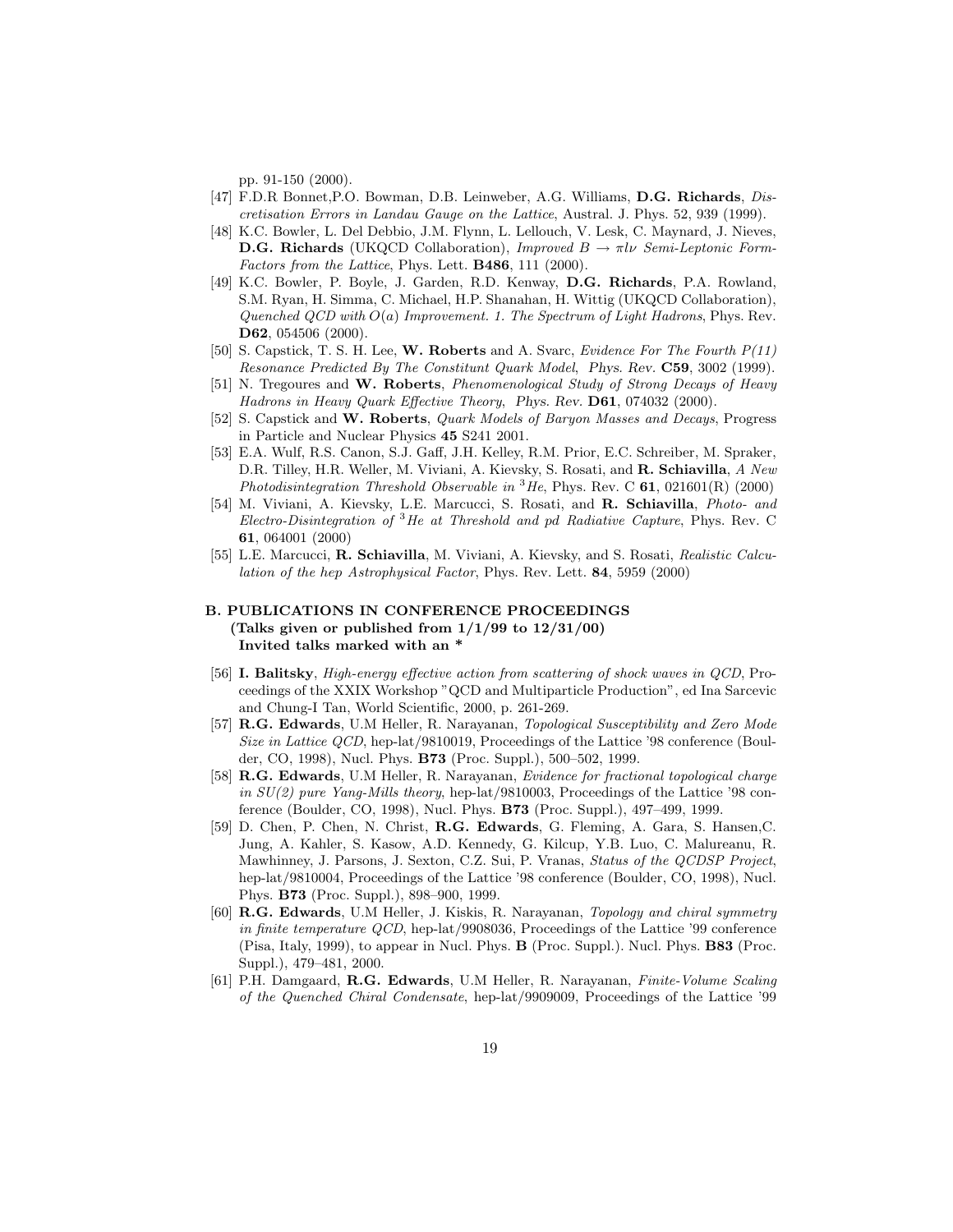conference (Pisa, Italy, 1999), Nucl. Phys. **B83** (Proc. Suppl.), 434–436, 2000.

- [62] **R.G. Edwards**, U.M Heller, R. Narayanan, *Overlap Dirac Operator, Eigenvalues and Random Matrix Theory*, hep-lat/9909024, Proceedings of the Lattice '99 conference (Pisa, Italy, 1999), Nucl. Phys. **B83** (Proc. Suppl.), 446–448, 2000.
- [63] **R.G. Edwards**, U.M Heller, J. Kiskis, R. Narayanan, *Topology and Chiral Symmetry in QCD with Overlap Fermions*, JLAB-THY-99-41, hep-lat/9912042, Proceedings for NATO Advanced Research Workshop *Lattice Fermions and Structure of the Vacuum*, Dubna, Russia, Oct 1999.
- [64] A. Bode, **R.G. Edwards**, U.M Heller, R. Narayanan, *First Experiences with HMC for Dynamical Overlap Fermions*, JLAB-THY-99-40, hep-lat/9912043, Proceedings for NATO Advanced Research Workshop *Lattice Fermions and Structure of the Vacuum*, Dubna, Russia, Oct 1999.
- [65] <sup>∗</sup> **R.G. Edwards**, U.M Heller, R. Narayanan, *The Overlap-Dirac Operator: Topology and Chiral Symmetry Breaking* JLAB-THY-00-01, hep-lat/0001013, Proceedings for Chiral '99, Taipei, Taiwan, Sep. 13-18, 1999, Chin. J. Phys. 38, 594–604, 2000.
- [66] S. Capstick, *et al.*, *Key Issues In Hadronic Physics*, hep-ph/0012238, Presented at APS Division of Nuclear Physics Town Meeting on Electromagnetic and Hadronic Physics, Newport News, Virginia, 1-4 Dec 2000.
- [67] <sup>∗</sup> **F. Gross** [panel and discussion leader], D. Drechsel, J. Friar, V. Pandharipande, and I. Sick, *Conference discussion of the nuclear few-body problem: questions and issues*, Presented to the XVIIth European conference on few-body problems in physics, 11 - 16 September 2000, Evora, Portugal. (To be published in the proceedings).
- [68]  $*$  **N. Isgur**, *The Quark Structure of Matter*, in proceedings of 25<sup>th</sup> *INS International Symposium*, published by INS (1999).
- [69] <sup>∗</sup> **N. Isgur**, *Spectroscopy: An Introduction and Overview*, in proceedings of "Baryons '98", published U. Bonn (1999).
- [70] <sup>∗</sup> **N. Isgur**, *Strangeness in the Nucleon*, in proceedings of *PAVI 98* , published World Scientific (1999).
- [71] <sup>∗</sup> **N. Isgur**, *Why* N∗*'s Are Important*, to appear in Proceedings of the N<sup>∗</sup> '98 Workshop, JLAB-THY-00-20, nucl-th/0007008 (2000).
- [72] **S. Jeschonnek** and T. W. Donnelly, *The fifth response function and spin-orbit final state interaction in the framework of Glauber theory for*  $(e, e'p)$  *reactions*, Progress in Particle and Nuclear Physics, **44**, 59 (2000).
- [73] **S. Jeschonnek**, *Quark-Hadron Duality*, Lectures at the HUGS Summerschool, Jefferson Lab, Newport News, USA, 6/9/00 (to be published).
- [74] **W. Melnitchouk**, *Local Quark-Hadron Duality in Structure Functions*, International Conference of Quark Nuclear Physics, Adelaide, Australia, Nucl. Phys. **A680**, 52c (2001) [held in 2000].
- [75] <sup>∗</sup> **W. Melnitchouk**, *Quark-Hadron Duality in Electron Scattering*, To appear in Proceedings of the 2nd Workshop on Physics with an Electron Polarized Light Ion Collider, Cambridge, Massachusetts, Sep. 2000.
- [76] **W. Melnitchouk**, *Asymmetric Quarks in the Proton*, Symmetries in Subatomic Physics, 3rd International Symposium, Adelaide, Australia (AIP Conference Proceedings, Melville, NY 2000).
- [77] **W. Melnitchouk**, *Flavor Decomposition of the Nucleon*, Workshop On Exclusive And Semi-exclusive Processes at High Momentum Transfer, Newport News, Virginia (World Scientific, 2000).
- [78] <sup>∗</sup> **W. Melnitchouk**, *QCD and the Structure of the Nucleon in Electron Scattering*, To appear in Proceedings of the 14th Annual HUGS Summer School (HUGS 99), Newport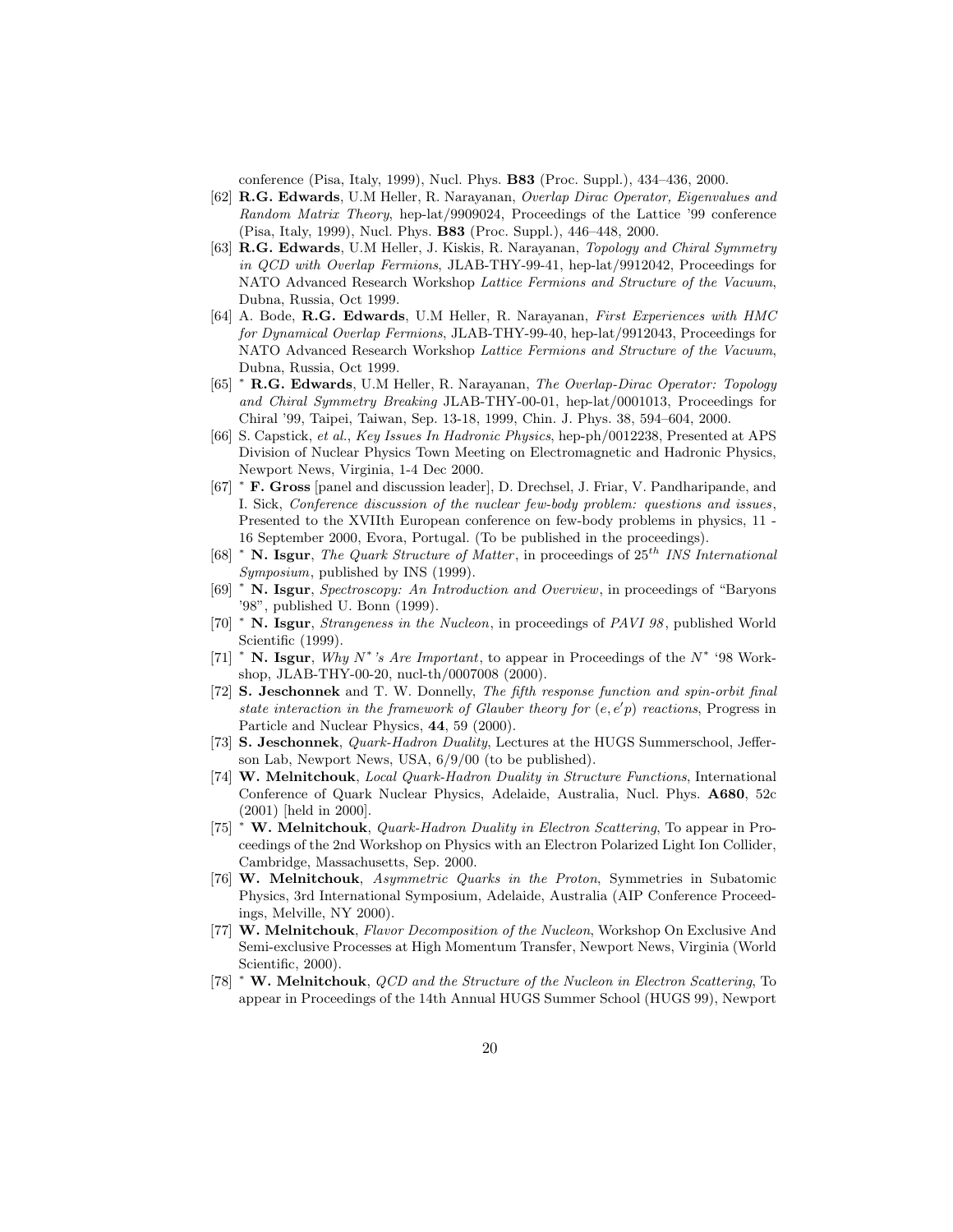News, Virginia, June 1999.

- [79] J. Haidenbauer, **W. Melnitchouk** and J. Speth, *Meson-Exchange Model for the Hyperon–Nucleon Interaction*, 15th International Conference On Particle And Nuclei (PANIC 99), Uppsala, Sweden, Nucl. Phys. **A663**, 549 (2000).
- [80] <sup>∗</sup> **W. Melnitchouk**, *Flavor Asymmetry in the Proton and Semi-Inclusive Processes*, Physics with a High Luminosity Polarized Electron Ion Collider, Bloomington, Indiana (World Scientific, 2000).
- [81] **W. Melnitchouk**, *Quark Asymmetries in the Proton*, Future Directions in Quark Nuclear Physics, Adelaide, Australia (World Scientific, 1999).
- [82] **A.V. Radyushkin**, *Skewed Parton Distributions*, Nucl.Phys. **A666**, 225 (2000).
- [83] **A.V. Radyushkin**, *Generalized Parton Distributions*, Nucl. Phys.B (Proc. Suppl.) **90**, 113 (2000).
- [84] **A.V. Radyushkin**, *Deeply virtual hadron production*, Talk at International workshop NSTAR2000, Jefferson Lab, Newport News, February 2000 (to be published in Proceedings).
- [85] **A.V. Radyushkin**, *QCD calculations of form factors*, Talk at International workshop "Chiral Dynamics 2000", Jefferson Lab, Newport News, July 17-20, 2000 (to be published in Proceedings).
- [86] K.C. Bowler, C.M. Maynard, L. Lellouch, J. Nieves, **D.G. Richards**, L. Del Debbio, J.M. Flynn, V.I. Lesk (UKQCD Collaboration), *An Investigation of the Soft Pion Relation in Quenched Lattice QCD*, Nucl. Phys. (Proc. Suppl.) 83, 313 (2000).
- [87] F.D.R. Bonnet, P.O. Bowman, D.B. Leinweber, **D.G. Richards**, A.G. Williams, *Improved Landau Gauge Fixing and Discretisation Errors*, Nucl. Phys. (Proc. Suppl.) 83, 905 (2000).
- [88] <sup>∗</sup> **D.G. Richards**, *Lattice Gauge Theory: QCD from Quarks to Hadrons*, Lectures given at 14th. Annual HUGS at CEBAF, Newport News, Virginia, 1-18 June 1999.
- [89] **D.G. Richards**, *Review of NN Interaction from Lattice QCD*, to be published in 3rd. Workshop on Chiral Dynamics - Chiral Dynamics 2000: Theory and Experiment, Newport News, Virginia, 17-22 July, 2000.
- [90] **D.G. Richards** (UKQCD and LHPC Collaboration), N<sup>∗</sup> *Spectrum using an* O(a) *improved Fermion Action*, to be published in Proceedings of Lattice 2000, Bangalore, India, 17-22 Aug., 2000.
- [91] O. Benhar, A. Fabrocini, and **R. Schiavilla**, eds., *Electron-Nucleus Scattering*, ETS Editrice, Pisa, 1999
- [92] <sup>∗</sup> M. Viviani, **R. Schiavilla**, and A. Kievsky, *Electrodisintegration of* <sup>3</sup>*He at Threshold* in *Electron-Nucleus Scattering*, O. Benhar, A. Fabrocini, and R. Schiavilla, eds., ETS Editrice, 1999
- [93] <sup>∗</sup> S. Rosati, A. Kievsky, M. Viviani, L.E. Marcucci, and **R. Schiavilla**, *Hyperspherical-Harmonics Methods for Few-Nucleon Systems* in *Perspectives in Hadron Physics*, S. Boffi, C. Ciofi degli Atti, and M. Giannini, eds., World Scientific, Singapore, 2000
- [94] <sup>∗</sup> **R. Schiavilla**, *Electro-Weak Reactions for Astrophysics* in *Few-Body Problems in Physics*, S.N. Yang, ed., Nucl. Phys. A in press
- [95] <sup>∗</sup> **R. Schiavilla**, *Interactions, Currents, and the Structure of Few-Nucleon Systems* in *Bologna 2000–Structure of the Nucleus at the Dawn of the Century*, G. Bonsignori, ed., World Scientific, Singapore, in press
- [96] <sup>∗</sup> **R. Schiavilla**, *Electromagnetic Structure of Few-Nucleon Systems* in *Few-Body Problems in Physics*, A. Stadler, A. Arriaga, A. Fonseca, and T. Pena, G. Rupp, eds., Nucl. Phys. A in press
- [97] <sup>∗</sup> **R. Schiavilla**, *The* hep *Astrophysical Factor* in *Neutrino Oscillations and their*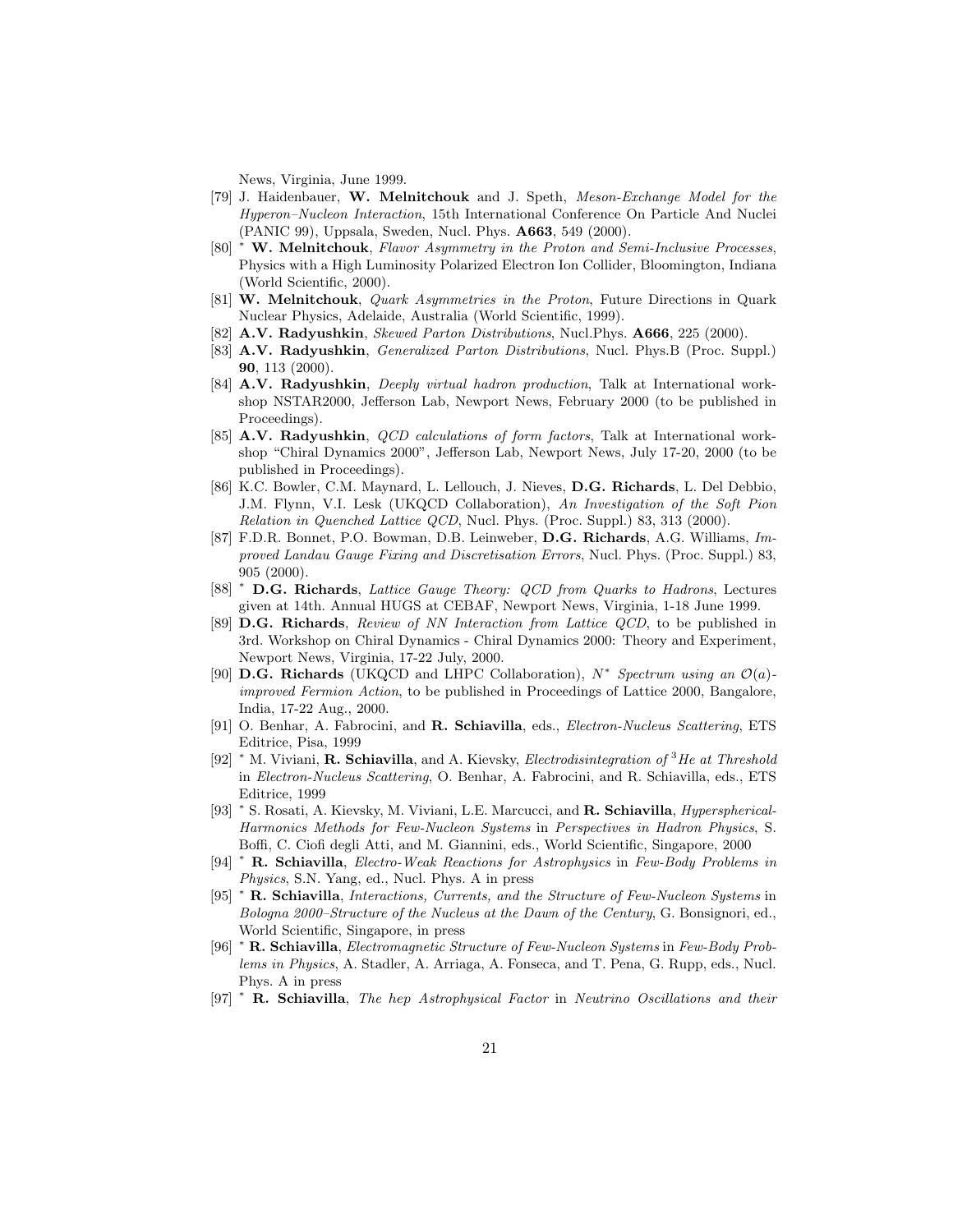*Origin–NOON2000*, Y.Suzuki, K.Kaneyuki and M.Miura, eds., World Scientific in press

[98] <sup>∗</sup>**J. W. Van Orden**, *MEC and relativistic effects in the deuteron*, Bates 25th Anniversary Symposium, Massachusetts Institute of Technology, November 3, 1999. **published** in *Bates 25: Celebrating 25 Years of Beam to Experiment*, AIP Conference Proceedings **520**, 130 (2000).

#### **C. UNPUBLISHED INVITED TALKS GIVEN AT MAJOR CONFERENCES (1/1/99 to 12/31/00)**

- [99] **I. Balitsky**, *Factorization and high-energy effective action*, Workshop "Hard Parton Physics in High-Energy Nuclear Collisions " (BNL)-
- [100] **I. Balitsky**, *Effective action for high-energy scattering in QCD*, Workshop on electronnucleus collisions (BNL) -
- [101] **I. Balitsky**, *Factorization and high-energy effective actionin QCD*, International Workshop "BH-70" (Paris, France)-
- [102] **I. Balitsky**, *Deeply virtual Compton scattering at small x*, Workshop "eRHIC summer meeting at BNL" -
- [103] **R. G. Edwards**, *Topology and Chiral Symmetry Breaking in Lattice QCD*, Talk given at the Aspen Center for Physics, Dirac Spectrum and Topology Workshop, May. 1999.
- [104] **R. G. Edwards**, *The Overlap-Dirac Operator: Topology and Chiral Symmetry Breaking*, Invited talk given at Chiral '99, Taipei, Taiwan, Sep. 1999.
- [105] **R. G. Edwards**, *Light Quark Physics on the Lattice*, Invited talk given at the Workshop on the Low-Energy Electroweak Sea-quark Structure of the Nucleon, Storrs, Conn., Nov. 1999.
- [106] **R. G. Edwards**, *Chiral Symmetry on the Lattice: Recent Progress*, Invited talk given at the UKQCD Workshop, Edinburgh, Scotland, Sep. 2000.
- [107] **R. G. Edwards**, *Lattice Hadron Physics Collaboration*, Invited talk given at the UKQCD Workshop, Edinburgh, Scotland, Sep. 2000.
- [108] **R. G. Edwards**, *SZIN and the Art of Software Maintenance*, Invited talk given at the UKQCD Workshop, Edinburgh, Scotland, Sep. 2000.
- [109] **R. G. Edwards**, *Realization of 4D Chiral Fermions*, Invited talk given at the Workshop on a New Computing Venue for Lattice Gauge Theory Calculations, Brookhaven National Lab, Oct. 2000.
- [110] **J. L. Goity**, *The Goldberger-Treiman discrepancy in SU(3)*, in Workshop on Chiral Dynamics, Bad Honneff, Germany (1999).
- [111] **J. L. Goity**, *Tests of Chiral Symmetry with a photon beam*, in Hall-D Workshop, Rensselaer, (1999)
- [112] **J. L. Goity**, *The Goldberger-Treiman discrepancy and the value of*  $g_{\pi NN}$ , in Chiral Dynamics: Theory and Experiment III, (2000)
- [113] **J. L. Goity**, *Chiral Perturbation Theory*, Lectures at the Indian Summer School *Understanding the Structure of Hadrons*, Prague, Czech Rep., (2000).
- [114] **F. Gross** *Theory and Application of the Relativistic Spectator Theory*, Presented to the Symposium On Current Topics In The Field Of Light Nuclei Cracow, Poland, June 24, 1999
- [115] **F. Gross** *Workshop Summary* Presented to the Symposium On Current Topics In The Field Of Light Nuclei Cracow, Poland, June 24, 1999
- [116] **F. Gross** *Relativistic treatment of few-nucleon systems: parables, paradigms, and paralysis* Presented to the ECT\* Workshop on The Nuclear Interaction: Modern Developments Trento Italy, June 30, 1999.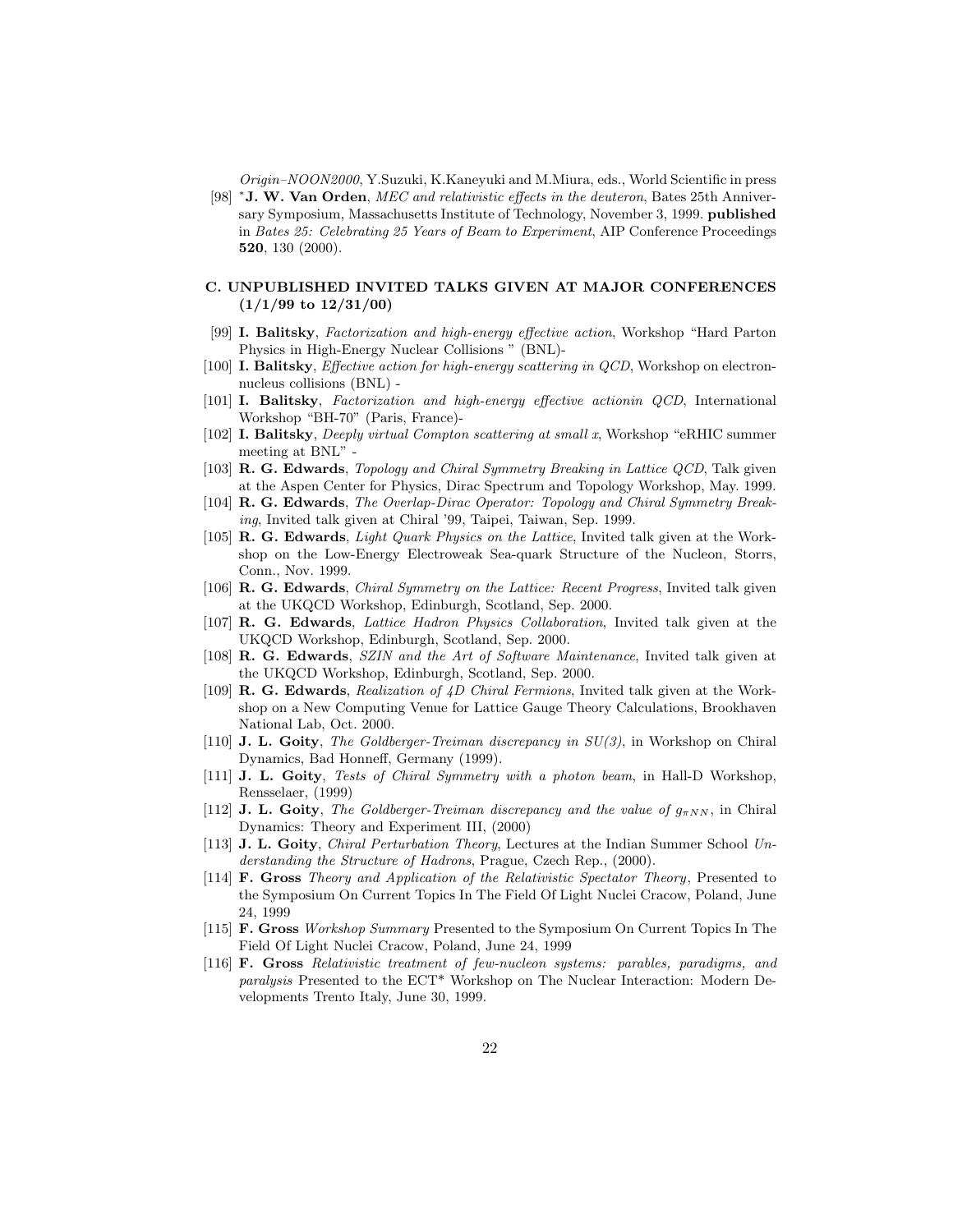- [117] **F. Gross** *Studies of Simple Nuclei at Jefferson Laboratory*, Third Latin American Workshop On Nuclear And Heavy Ion Physics San Andres Islands, Colombia, September 14 1999.
- [118] **F. Gross** *Relativistic boosts, interaction currents, and three body forces*, Workshop on the Nuclear Standard Model: Ieri, Oggi, Domani; A Celebration for Vijay Pandharipande's Sixtieth Birthday, Elba International Physics Center, Elba, Italy, June 26-30, 2000.
- [119] **F. Gross** *The Spectator Equation*, ETC\* Workshop on Relativistic Dynamics and Few-Hadron Systems Trento, Italy, November 6 - 17, 2000.
- [120] G.G. Petratos, I.R. Afnan, F. Bissey, J. Gomez, A.T. Katramatou, **W. Melnitchouk** and A.W. Thomas, *Measurement of the*  $F_2^n / F_2^p$  *and d/u Ratios in Deep-Inelastic Scattering off*  ${}^{3}H$  *and*  ${}^{3}He$ , Presented at the Workshop on Nucleon Structure in the High-x Region (HiX2000), held at Temple University, Philadelphia (April 2000).
- [121] **A.V. Radyushkin**, *Skewed Parton Distributions*, Invited talk at JLab-KFZ-Jülich workshop, Jülich (Germany), June 1999.
- [122] **A.V. Radyushkin**, *Form Factor*  $\gamma^* \gamma \to \pi^0$  *in Perturbative QCD and QCD sum rules*, Invited talk at the International Workshop on Light-Cone Wave Functions, Regensburg, Germany, August 1999.
- [123] **A.V. Radyushkin**, *Summary talk of the Workshop on Light-Cone Wave Functions*, Regensburg, Germany, August 1999.
- [124] **A.V. Radyushkin**, *Puzzle of Local Duality*, Invited Talk at Workshop on Deep Inelastic Scattering at Low- $Q^2$ , MIT, Cambridge, Mass. September 1999.
- [125] **A.V. Radyushkin**, *Generalized Parton Distributions*, Talk at International Workshop "QCDNET 2000", Paris, France, September 14, 2000.
- [126] **R. Schiavilla**, *Proton Weak Captures on Proton and* <sup>3</sup>*He*, presented at the workshop *Nuclear Reactions in Stars and in the Laboratory*, European Center for Theoretical Studies in Nuclear Physics and Related Areas, Trento, Italy, February 1999
- [127] **R. Schiavilla**, *Modern Potentials and the Electromagnetic Structure of the Deuteron*, presented at the workshop *Quantum Monte Carlo Methods*, University of Illinois at Urbana-Champaign, Urbana, Illinois, May 1999
- [128] **R. Schiavilla**, *Interactions, Currents and the Electromagnetic Structure of the* Deuteron at the Order  $(v/c)^2$ , presented at the symposium *Current Topics in the Field of Light Nuclei*, Jagellonian University, Cracow, Poland, June 1999
- [129] **R. Schiavilla**, *Electromagnetic Structure of the Deuteron*, presented at the workshop *The Nuclear Interaction: Modern Developments*, European Center for Theoretical Studies in Nuclear Physics and Related Areas, Trento, Italy, July 1999
- [130] **R. Schiavilla**, *Electromagnetic Structure of the Trinucleons: a Theorist's Perspective*, presented at the workshop *Experiments with Tritium at Jlab*, Jefferson Lab, September 1999
- [131] **R. Schiavilla**, *Electromagnetic Structure of Light Nuclei*, presented at the workshop *Nucleon-Nucleon Correlations in Nuclei and Quark Correlations in the Proton*, Santorini, Greece, October 1999
- [132] **R. Schiavilla**, *Electroweak Interactions for Astrophysics*, presented at the Fall meeting of the Division of Nuclear Physics of the American Physical Society, Asilomar, Pacific Grove, California, October 1999
- [133] **R. Schiavilla**, *Exchange Current Effects in Nuclei*, presented at the *Few-Nucleon Working Group–Chiral Dynamics 2000*, Jefferson Lab, Newport News, Virginia, July 2000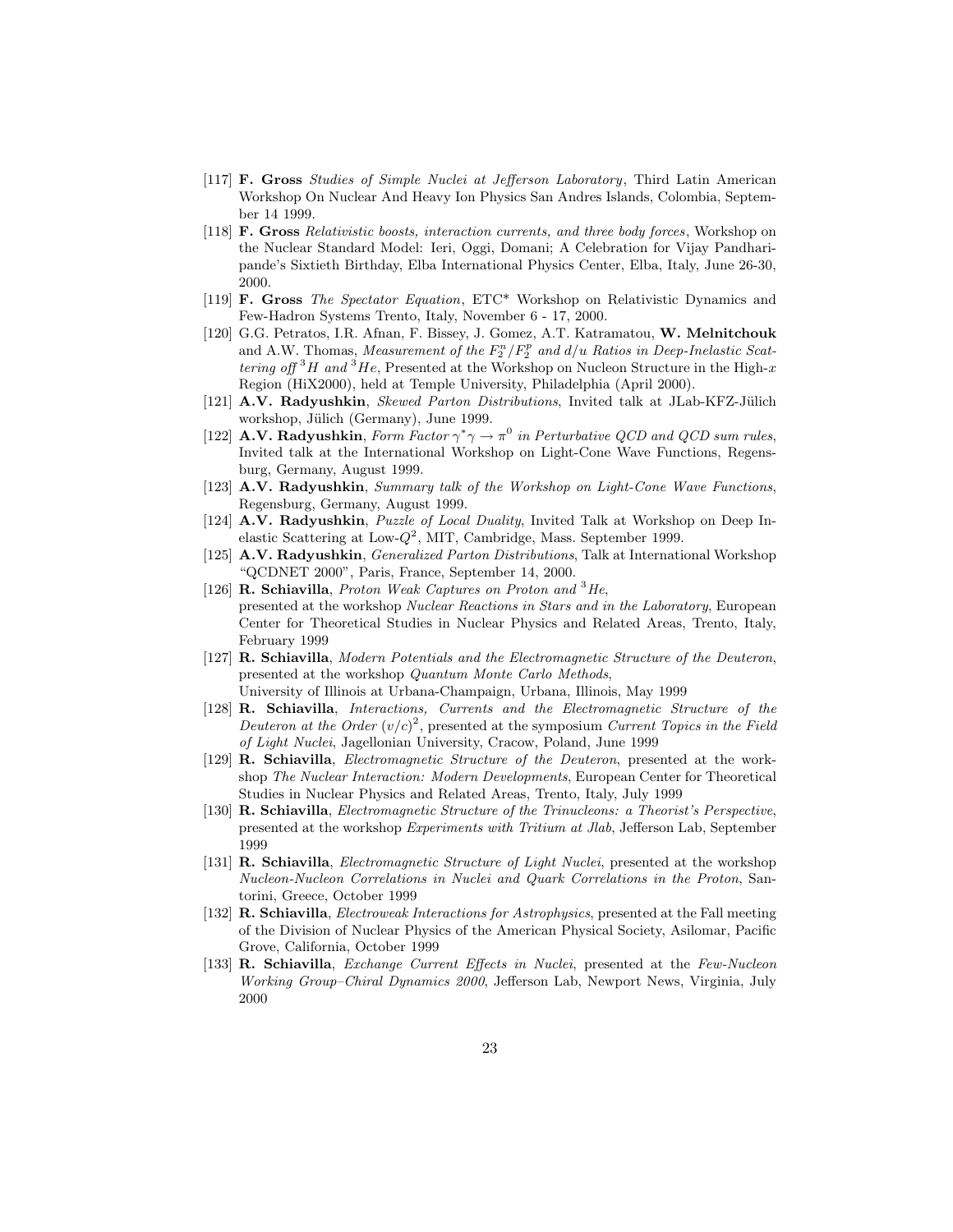- [134] **R. Schiavilla**, *Ab Initio Microscopic Calculations of Capture Reactions*, presented at the mini-symposium *Nuclear Structure Applications*, Fall meeting of the Division of Nuclear Physics of the American Physical Society, Williamsburgh, Virginia, October 2000
- [135] **J. W. Van Orden**,*The deuteron in the light of the new data from Jefferson Lab*, Jefferson Lab Users Group Meeting, June 24, 1999.
- [136] **J. W. Van Orden**, *Deuteron Calculations with the Gross Equation*, International Workshop on Relativistic dynamics and few-hadron systems, ECT\*, Trento, Italy, November 17, 2000

#### **D. REVIEWS, EDITORSHIPS. AND MAJOR PROPOSALS (1999 and 2000)**

- [137] **R. G. Edwards**, U.M Heller, R. Narayanan, *Chiral Fermions on the Lattice*, FSU-SCRI-98-24, hep-lat/9905028, Parallel Computing **25**, 1395 (1999).
- [138] *Strong Interactions at Low and Intermediate Energies*, **J. L. Goity** Editor. World Scientific (2000).
- [139] *Hadronic Structure*, **J. L. Goity** Editor. World Scientific (2000).
- [140] The Lattice Hadron Physics Collaboration, *Nuclear Theory with Lattice QCD: A Proposal to use Lattice QCD to Understand the Structure and Interactions of Hadrons*, submitted to the U.S. Dept. of Energy, March 2000.

## **APPENDICES**

## **A. WORKSHOPS FUNDED JOINTLY WITH INT**

May 19-22, 1999 Exclusive and Semi-Exclusive Processes at High Momentum Transfer July 17-22, 2000 Chiral Dynamics 2000: Theory and Experiment

#### **B. LONG TERM VISITORS IN 1999 – 2000**

| Wally Melnitchouk | Adelaide University       | $9/1/99-1/01$     |
|-------------------|---------------------------|-------------------|
| Steve Wallace     | University of Maryland    | $8/99 - 8/00$     |
| Chris Michael     | University of Liverpool   | $10/9 - 12/18/00$ |
| David Ernst       | Vanderbilt Univesity      | $9/1/00-8/01$     |
| Inna Aznauryan    | Yerevan Physics Institute | $5/1 - 10/1/99$   |
|                   |                           | $2/13 - 8/13/00$  |
| Carlos Schat      | Argentina (CONICET)       | $9/00-9/02$       |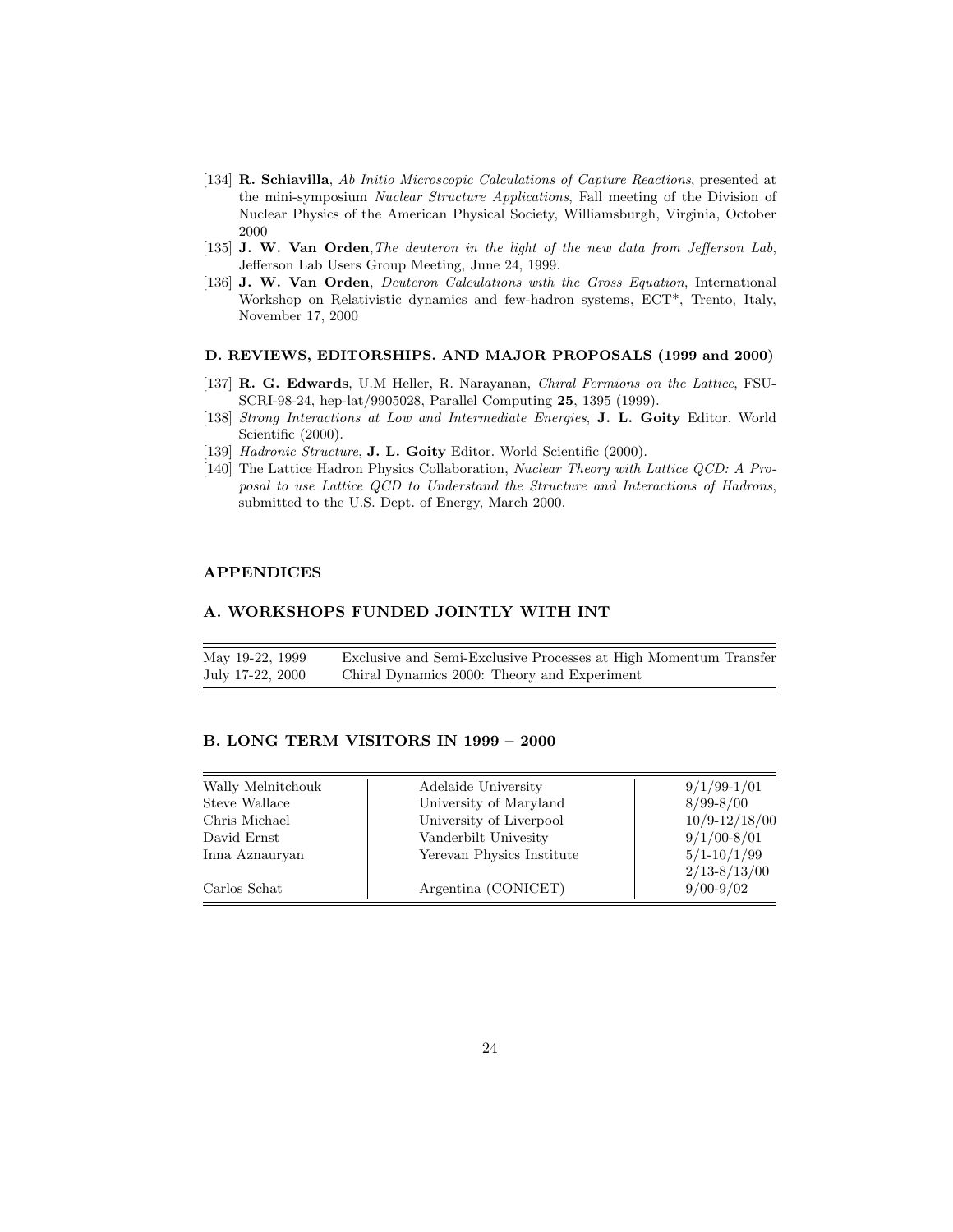# **C. SHORT TERM VISITORS IN 1999 – 2000**

| Wally Melnitchouk    | University of Adelaide                       | $1/17 - 2/1/99$    |
|----------------------|----------------------------------------------|--------------------|
| Veljko Dmitrasinovic | University of South Carolina                 | $1/19-1/21$        |
| John Tjon            | University of Utrecht                        | $2/9 - 2/20$       |
| Alfons Buchmann      | University of Tubingen                       | $2/15 - 2/28$      |
| Fabrizio Gabbiani    | Duke University                              | $2/21 - 2/23$      |
| Nikolai Uraltsev     | University of Notre Dame                     | $2/28-3/8$         |
| Emil Truhlik         | Czech Academy of Science                     | $3/1 - 3/31$       |
| Daniel Phillips      | University of Washington                     | $3/14 - 3/16$      |
| Robert Edwards       | Florida State University                     | $3/28 - 3/30$      |
| Inna Aznauryan       | Yerevan Physics Institute                    | $5/1 - 10/1$       |
| William Donnelly     | Center for Theoretical Physics M.I.T.        | $5/5 - 5/10$       |
| Ted Barnes           | Oak Ridge National Lab                       | $6/13 - 6/15$      |
| Nicolaj Merenkov     | Kharkov Institute of Physics                 | $6/16 - 8/31$      |
| Norberto Scoccola    | Physics Dept-CNEA-Argentina                  | $6/21 - 7/1$       |
| Jean-Marc Laget      | University of Saclay                         | $7/9 - 9/7$        |
| David Ernst          | Vanderbilt University                        | $7/13 - 7/23$      |
| Frank Close          | <b>CERN</b>                                  | $7/14 - 7/16$      |
| John Tjon            | University of Utrecht                        | $8/4 - 8/28$       |
| Robert Edwards       | Florida State University                     | $8/23 - 8/29$      |
| Hans-Christian Pauli | MPI Kernphysik Heidelberg                    | $9/22 - 9/25$      |
| Omar Benhar          | <b>INFN</b> Sezione Roma 1                   | $9/27 - 10/3$      |
| Dieter Drechsel      | Johannes Gutenberg-Universitaet Mainz        | $9/30 - 10/30$     |
| <b>Alexey Petrov</b> | Johns Hopkins University                     | $10/10 - 10/15$    |
| Manuel Malheiro      | Universidade Federal Fluminense Brazil       | $10/17 - 10/23$    |
| Jiri Adam            | Institute of Nuclear Physics, Czech Republic | $11/08 - 11/28$    |
| Jose Udias           | Universidad Complutense de' Madrid           | $11/11 - 11/12$    |
| Michele Viviani      | INFN Sezione di Pisa                         | $11/23 - 11/30$    |
| Alejandro Kievsky    | Duke University                              | $11/25 - 11/27$    |
| Urs Heller           | Florida State University                     | $11/28-12/02$      |
| Andrew Pochinsky     | Massachusetts Institute of Technology        | $11/28 - 12/03$    |
| Ted Barnes           | Los Alamos National Lab                      | $12/01 - 12/14$    |
| Daniel Phillips      | University of Washington                     | $12/06 - 12/22$    |
|                      | University of Iowa                           | $12/11 - 12/14$    |
| Wayne Polyzou        | Argonne National Lab                         |                    |
| Robert Wiringa       |                                              | $12/12 - 12/19$    |
| Philip Page          | Los Alamos National Lab                      | $01/09 - 01/16/00$ |
| Keh-Fei Liu          | University of Kentucky                       | $02/09 - 02/10$    |
| Teresa Pena          | University de Lisboa                         | $02/13 - 02/26$    |
| Alfred Stadler       | University de Lisboa                         | $02/13 - 02/26$    |
| Joe Carlson          | Los Alamos National Lab                      | $02/18 - 02/24$    |
| Vladimer Braun       | Regensburg University                        | $03/06 - 03/20$    |
| Carlos Ordonez       | University of Houston                        | $03/07 - 03/12$    |
| Dan-Olof Riska       | University of Helsinki                       | $03/22 - 03/26$    |
| Stefano Capitani     | Massachusetts Institute of Technology        | $03/25 - 03/31$    |
| Jerrold Franklin     | Temple University                            | $04/01 - 04/04$    |
| Guiseppina Orlandini | University of Trento                         | $05/02 - 05/05$    |
| Andrei Belitsky      | ITP, State Univ. of New York at Stony Brook  | $05/21 - 05/27$    |
| John Tjon            | University of Utrecht                        | $06/02 - 07/01$    |
| Jean-Marc Laget      | <b>SACLAY</b>                                | $06/19 - 07/02$    |
|                      |                                              |                    |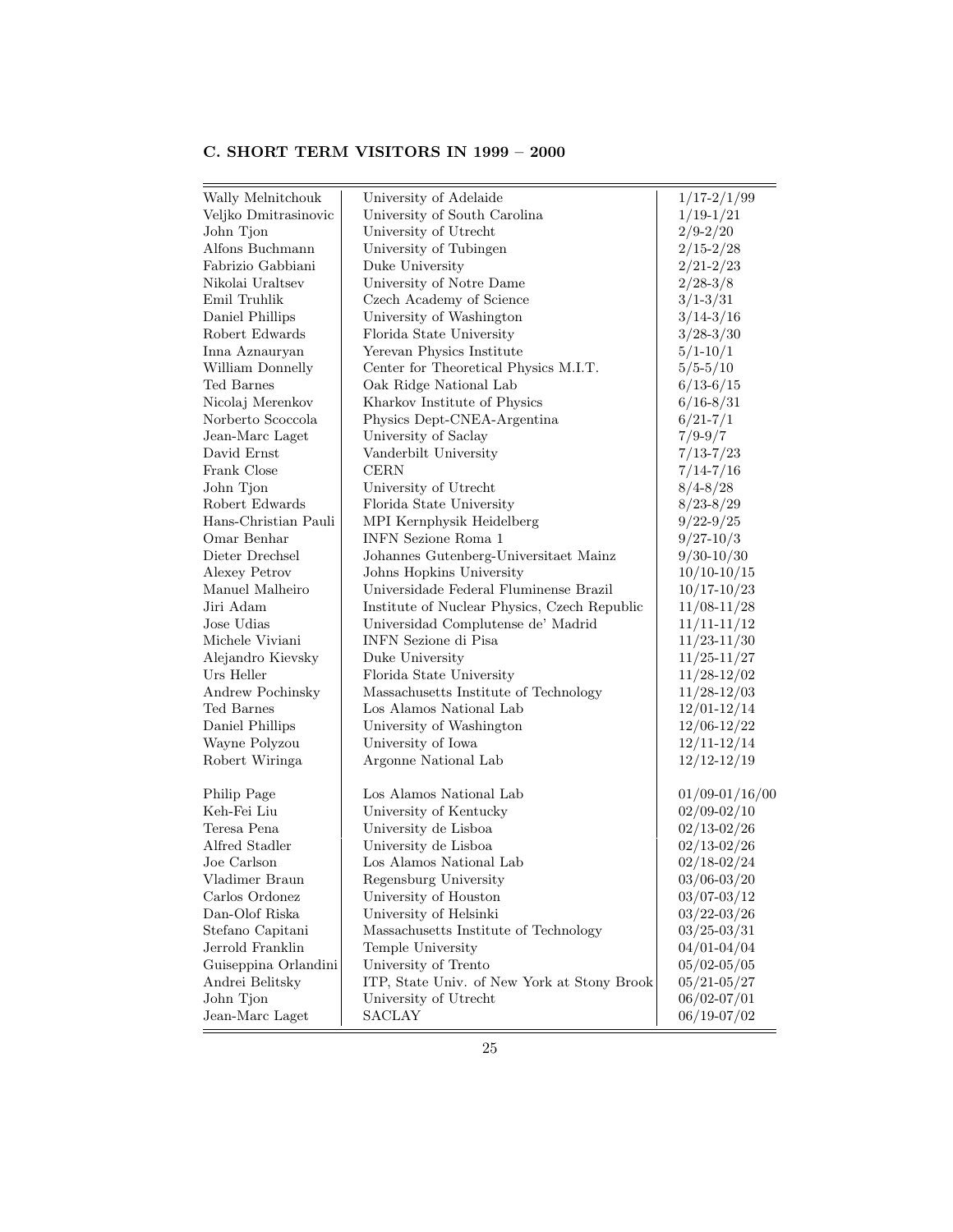| Fernando Steffens | University of Sao Paulo               | $07/10 - 07/20$ |
|-------------------|---------------------------------------|-----------------|
| Giovanni Salme    | <b>INFN-Sezione Roma 1</b>            | $07/13 - 07/20$ |
| Joe Carlson       | Los Alamos National Lab               | $07/13 - 07/21$ |
| Leonid Glozman    | <b>GRAZ</b> University                | $07/26 - 07/30$ |
| John Negele       | Massachusetts Institute of Technology | $07/24 - 07/28$ |
| Anthony Williams  | University of Adelaide                | $08/06 - 08/08$ |
| Reinhard Alkofer  | University of Tuebingen               | $08/27 - 08/29$ |
| Dieter Dreschel   | University Mainz, Germany             | $09/26 - 10/14$ |
| Jochen Heisenberg | University of New Hampshire           | $10/22 - 10/24$ |
| Noam Shoresh      | University of Washington              | $10/28 - 10/30$ |
| Noberto Scoccola  | Physics Dept-CNEA-Argentina           | $11/20 - 12/02$ |
| Jiri Adam         | Institute of Nuclear Physics, Prague  | $11/27 - 12/18$ |
|                   |                                       |                 |

# **C. SHORT TERM VISITORS IN 1999 – 2000 (cont'd)**

# **D. THEORY SEMINARS IN 1999 – 2000**

| Veljko Dmitrasinovic, University of South Carolina, 1/20/99<br>Scalar Mesons and Axial Baryon Number Nonconservation.                                                         |
|-------------------------------------------------------------------------------------------------------------------------------------------------------------------------------|
| Fabrizio Gabbiani, Duke University, 2/22/99<br>Rare Kaon Decays in Chiral Perturbation Theory                                                                                 |
| Alfons Buchmann, University of Tubingen, 2/23/99<br>The $N \to \Delta$ Quadrupole Transition and the Deformation of the Nucleon                                               |
| Gunther Piller, SLAC,<br>Exclusive Electroproduction of Mesons from Nucleons                                                                                                  |
| Daniel Phillips, University of Washington, $3/15/99$<br>Probing the Effectiveness: Effective Field Theory Calculations of<br>Electron-Deuteron and Photon-Deuteron Scattering |
| Ivan Horvath, University of Virginia, 3/19/99<br>Chiral Symmetry, Dynamical Fermions and Lattice QCD                                                                          |
| Robert G. Edwards, Florida State University, 3/29/99<br><i>Improved Actions in Lattice QCD</i>                                                                                |
| Nikolai Uraltsev, University of Notre Dame<br>Heavy Quarks in QCD: When Nonperturbative QCD Can Become Tractable, 4/12/99<br>The Heavy Quark Expansion in Dynamics, $4/19/99$ |

- *Challenges in the Heavy Quark Expansion: Local Duality and It's Violations*, 4/26/99
- T. W. Donnelly, Center for Theoretical Physics M.I.T., 5/10/99 *Scaling and Superscaling Violations*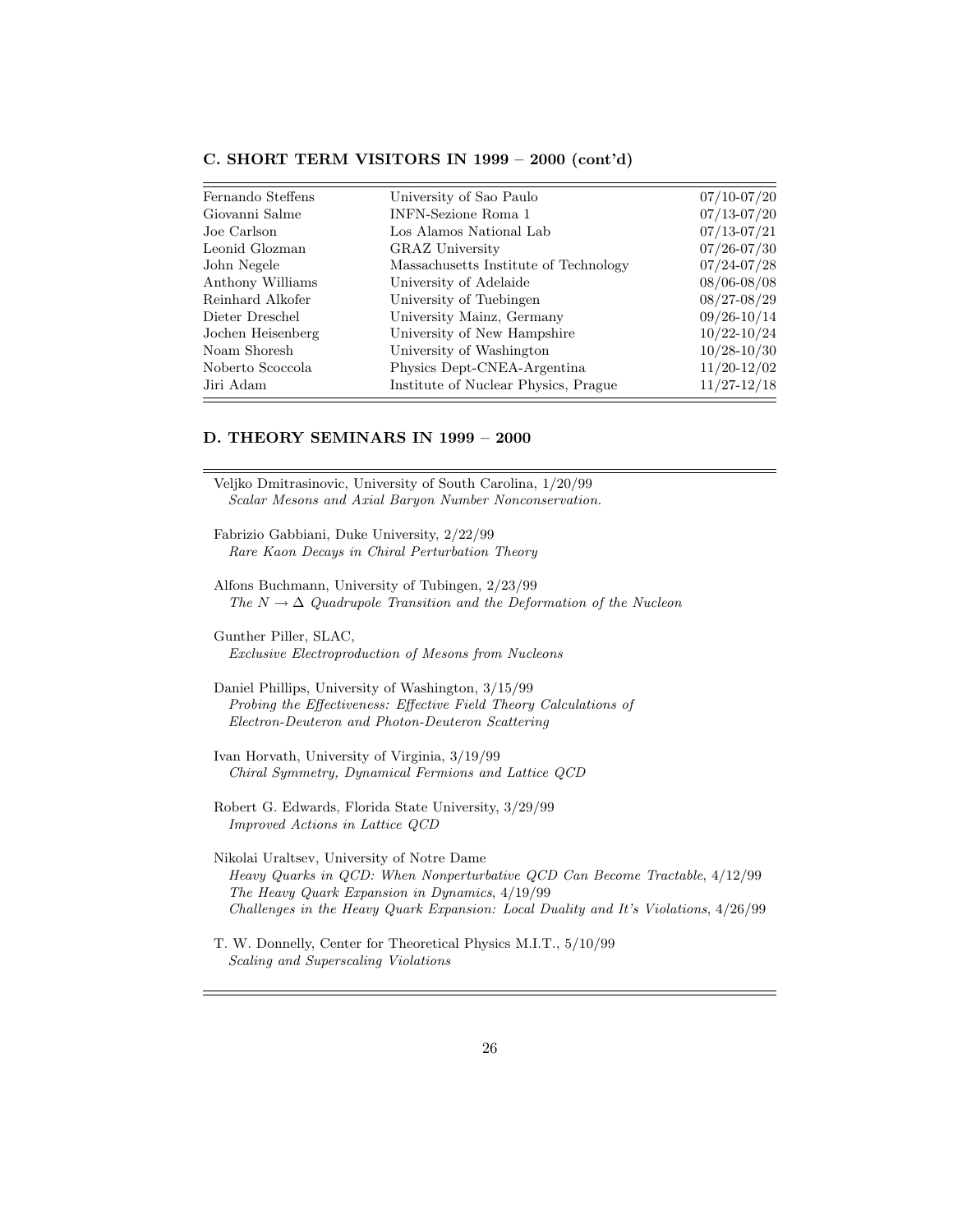#### **D. THEORY SEMINARS IN 1999 – 2000 (cont'd)**

- Ted Barnes, Theor. Physics ORNL and U. Tenn., 6/14/99 *BB Intermeson Potentials: The Simplest Problem in Nuclear Physics*
- Norberto Scoccola, Physics Dept CNEA- Argentina, 6/28/99 *Hyperon Properties in the Skyrme Model*
- Steve Mintz, Florida International University, 7/12/99 *The Reaction*  $e^- + p \longrightarrow \Lambda + \nu$  *and the Contributions of the Individual Form Factors to the Differential Cross Section*
- Frank Close, CERN, 7/16/99 *Glueballs and the Pomeron: A Central Mystery*
- David Ernst, Vanderbilt University, 7/20/99 *Mesons-Nucleus Scattering: Are the Properties of the Nucleon Modified by the Nuclear Medium?*
- Inna Aznauryan, Yerevan Physics Institute, 7/21/99 *The Correspondence Between Dispersion Relations, Dynamical Models and Effective Lagrangians in the Photo-and -Electroproduction*
- Michael Ramsey-Musolf, University of Connecticut *Electric Dipole Moments, and the Mass Scale of New T-odd, P-even Interactions*, 7/22/99 *Strange Quark Form Factors: Theoretical Status*, 8/4/99
- Robert Edwards, Florida State University, 8/24/99 *Chiral Fermions Via the Overlap and Domain Wall Formulations*
- Elena Gubankova, North Carolina State University, 8/30/99 *Flow Equations for Solving QCD Bound State Problem*
- Hans-Christian Pauli, MPI Kernphysik Heidelberg, 9/22/99 *On the Effective* qq¯*-Interaction in Mesons Obtained From Front Form QCD*
- Omar Benhar, INFN Sezione Roma 1, 9/29/99 *The Imprint of the Equation of State on the Axial W-Modes of Oscillating Neutron Stars*
- Manuel Malheiro, Universidade Federal Fluminense, 10/18/99 *Compton Scattering on the Deuteron in Baryon Chiral Perturbation Theory*
- Urs Heller, SCRI, Florida Statae University, 11/29/99 *Some Results from Lattice QCD Simulations*
- Martin Olsson, University of Wisconsin, Madison, 12/8/99 *QCD Strings and Scalar Confinement*
- Wayne Polyzou, University of Iowa, 12/13/99 *The Point-Form Impulse Approximation-Applications to Elastic Electron-Deuteron Scattering*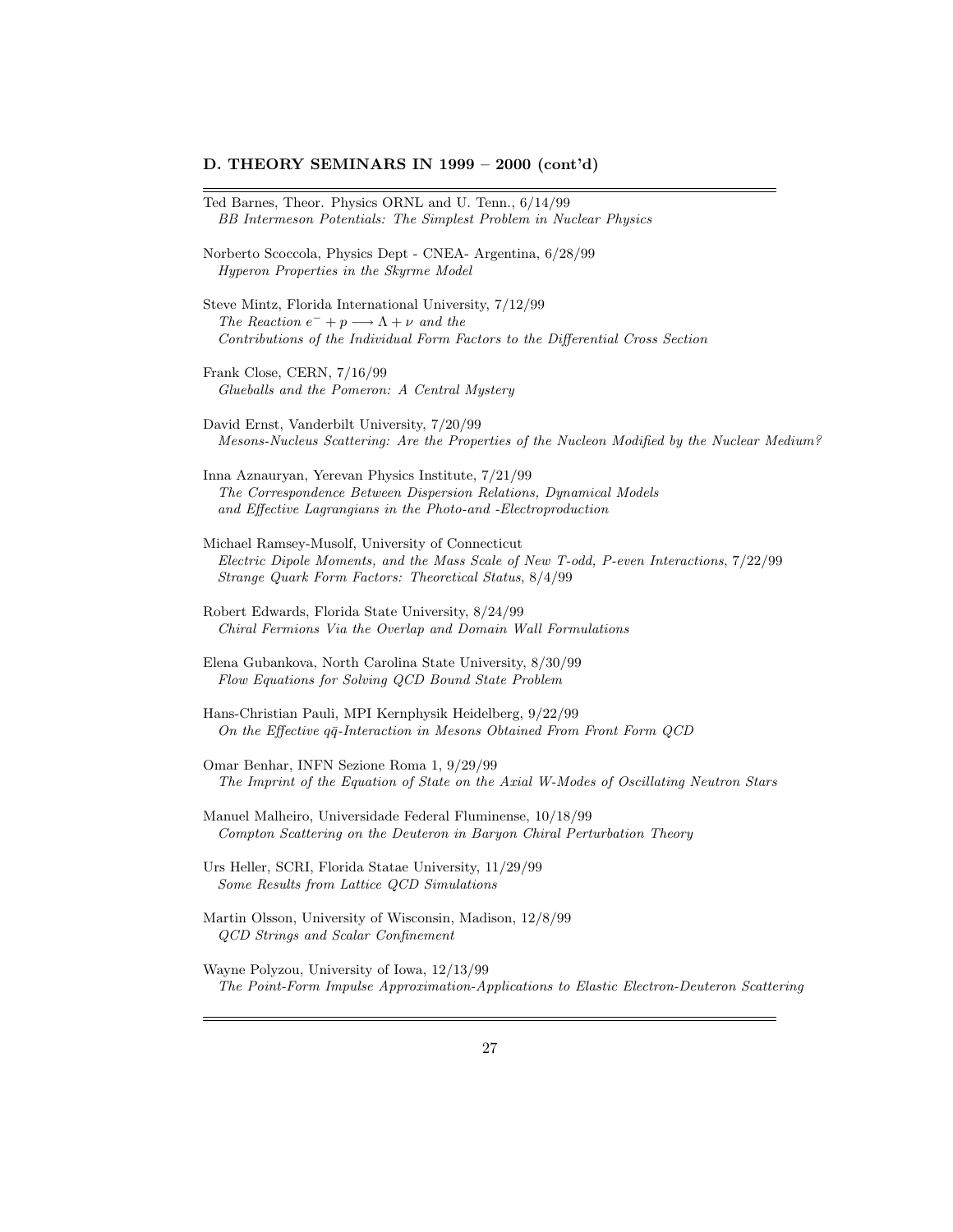# **D. THEORY SEMINARS IN 1999 – 2000 (cont'd)**

| Philip Page, Los Alamos National Laboratory, $1/10/00$<br>Exact Symmetry of Large $N_c$ QCD                                                                                               |  |
|-------------------------------------------------------------------------------------------------------------------------------------------------------------------------------------------|--|
| Keh-Fei Liu, University of Kentucky, 2/9/00<br>Parton Degrees of Freedom From Path-Integral Formalism                                                                                     |  |
| Vladimir Braun, University of Regensburg<br>Baryon Wave Functions in QCD and Integrable Models, 3/9/00<br>Light Cone Sum Rules for Exclusive Processes in the General GeV Region, 3/13/00 |  |
| Stephen Wallace, University of Maryland, $3/20/00$<br>Transition from Hadronic to Partonic Interactions for a<br>Composite Spin-1/2 Model of a Nucleon                                    |  |
| Stefano Capitani, MIT, 3/27/00<br>Lattice Renormalization and Calculation of Nucleon Form Factors                                                                                         |  |
| Michael Ramsey-Musolf, University of Connecticut, $3/29/00$<br>Electrons, New Physics, and the Future of Parity Violation                                                                 |  |
| Jerrold Franklin, Temple University, 4/3/00<br>Magnetic Moments                                                                                                                           |  |
| Philip Page, Los Alamos National Laboratory, $5/2/00$<br>Relativistic Symmetry Suppresses Quark Spin-Orbit Splitting and<br>(Field) Symmetrization Selection Rules                        |  |
| Giuseppina Orlandini, University of Trento, 5/3/00<br>Role of NNN Force in 3-Body Photodisintegration                                                                                     |  |
| Simonetta Liuti, University of Virginia, 5/15/00<br>From Partons to Constituent Quarks                                                                                                    |  |
| Andrei Belitsky, ITP, State Univ of New York, $5/22/00$<br>Asymmetries in DVCS and Skewed Parton Distributions                                                                            |  |
| Jean Marc Laget, SACLAY, 6/26/00<br>Hard and Semi-Hard Processes                                                                                                                          |  |
| Derek Leinweber, CSSM University of Adelaide, 7/6/00<br>Constituent Quarks, Chiral Symmetry and the Strange-Quark Contribution<br>to the Nucleon Magnetic Moment                          |  |
| Fernando Steffens, University of Sao Paulo, 7/12/00<br>The Pauli Principle in the Proton Sea                                                                                              |  |
| Giovanni Salme', INFN-Sezione Roma I, 7/14/00<br>Poincaré Convariant Current Operator and Elastic Electron-Deuteron Scattering                                                            |  |

*in the Front-form Hamiltonian Dynamics*

Ξ